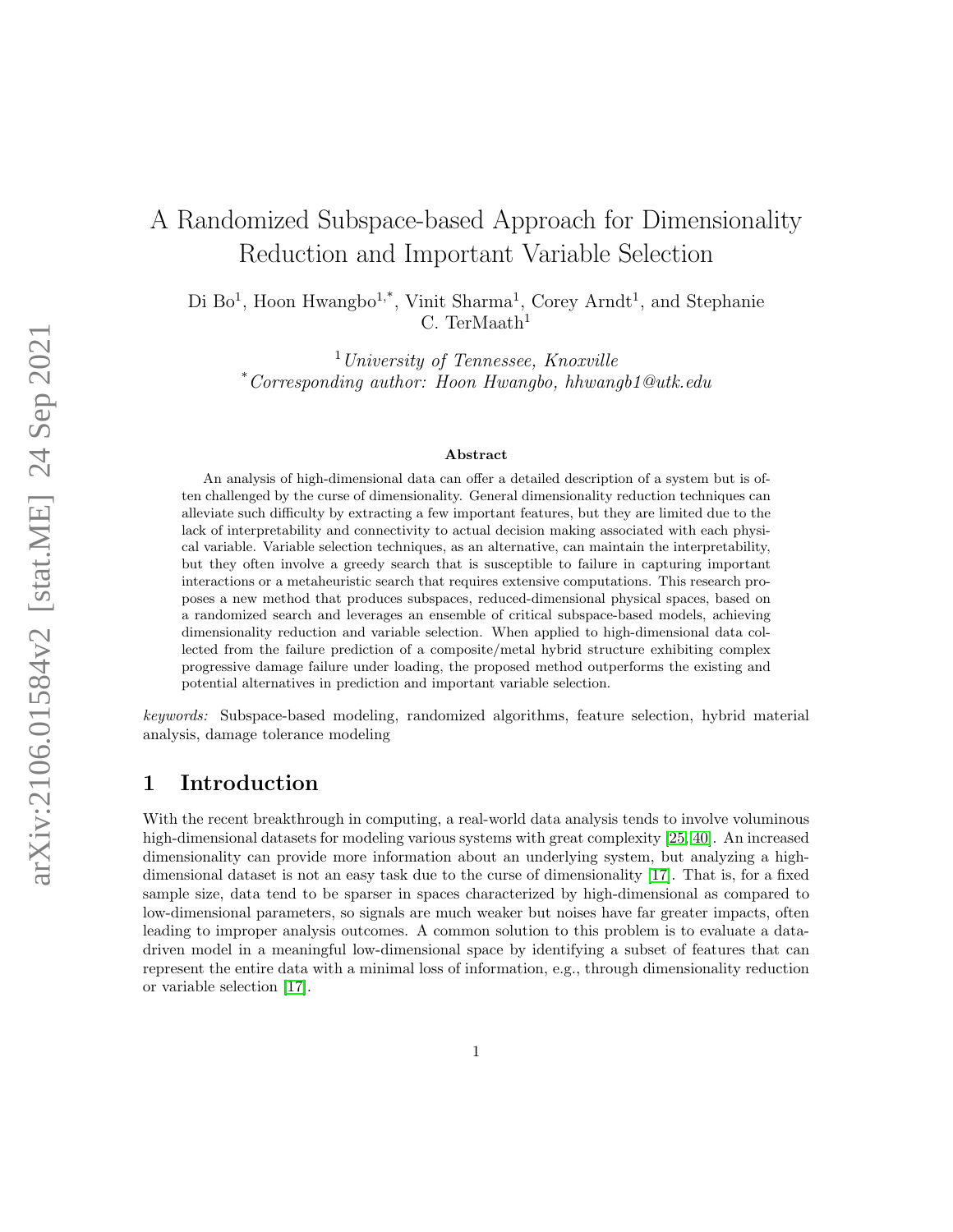Dimensionality reduction extracts inherent features from high-dimensional data and relocates the data in a low-dimensional space constructed by the features, alleviating the curse of dimensionality [\[35\]](#page-21-1). However, existing dimensionality reduction techniques are limited due to the lack of interpretability as the extracted features are "artificial" having obscure connections to the original "physical" variables [\[35\]](#page-21-1). In engineering applications, identifying important physical variables is crucial for reducing the number of occasions for operational controls or experimental designs used to optimize a system of interest. Although dimensionality reduction can offer low-dimensional evaluation of data, its limited capability restricts its broader usage for system optimization. As an alternative, variable selection, also referred to as subset selection or feature selection, can distinguish important physical variables by extracting a subset of the original variables that are significant [\[36\]](#page-21-2). Finding an exact optimal subset is computationally intractable, so variable selection typically involves a heuristic search for the subset [\[8\]](#page-19-0). A simple heuristic such as a greedy approach cannot ensure the accuracy of the final reduced model, and a complex heuristic such as genetic algorithm is computationally expensive. In addition, while applying a heuristic search, important interactions between physical variables can easily be missed.

This paper develops a randomized subspace-based modeling for the purpose of alleviating the curse of dimensionality and providing valuable insight about an underlying system for system optimization. To this end, we model a regression problem as an ensemble of multiple base learners where each base learner is responsible for representing a lower-dimensional input space only; we will refer to this reduced-dimensional physical space as a subspace. The subspace-based modeling is similar to general variable selection approaches as it finds certain subsets of the original variables to achieve dimensionality reduction but differs from them as it leverages multiple distinct subsets and accordingly multiple models to evaluate a function. To balance between model accuracy and computational complexity, we randomly generate subspaces and selectively choose important subspaces. By construction, an important subspace informs that not only the variables therein but also the potential interactions between them are significant. We prescribe the subspaces to be a fixed (low) dimension considering that a high-order interaction exceeding a certain order is rarely significant in practice. By keeping all subspaces at a low dimension, functional evaluation is always performed at a low-dimensional space without a risk of suffering from the curse of dimensionality.

The potential of this method to significantly impact our characterization and understanding of advanced engineering systems is demonstrated using the challenging problem of identifying the most influential material properties on damage tolerance for a layered hybrid structure and formulating a reduced order model based on these most sensitive parameters. This example was chosen due to the high dimensional parameter space and wide range of parameter values. Additionally, the high fidelity model used to predict damage tolerance requires a prohibitive amount of computational time to characterize just a small number of parameters in a narrow subspace of the parameter value ranges. The approach presented herein enables a novel method to rapidly reduce and characterize this vast and complex parameter space to solve a challenging physics-based structural mechanics problem.

The remainder of this article is organized as follows. Section [2](#page-2-0) reviews relevant studies on dimensionality reduction and important variable selection. Section [3](#page-4-0) presents the proposed subspace-based method by describing model structure, randomized generation and selective extraction of subspaces, and overall learning process. Section [4](#page-10-0) demonstrates the benefits of the proposed method in comparison with others for modeling the damage tolerance of a hybrid material and discusses its potential usages for structural design, analysis, and optimization. Section [5](#page-18-0) concludes the paper and discusses future work.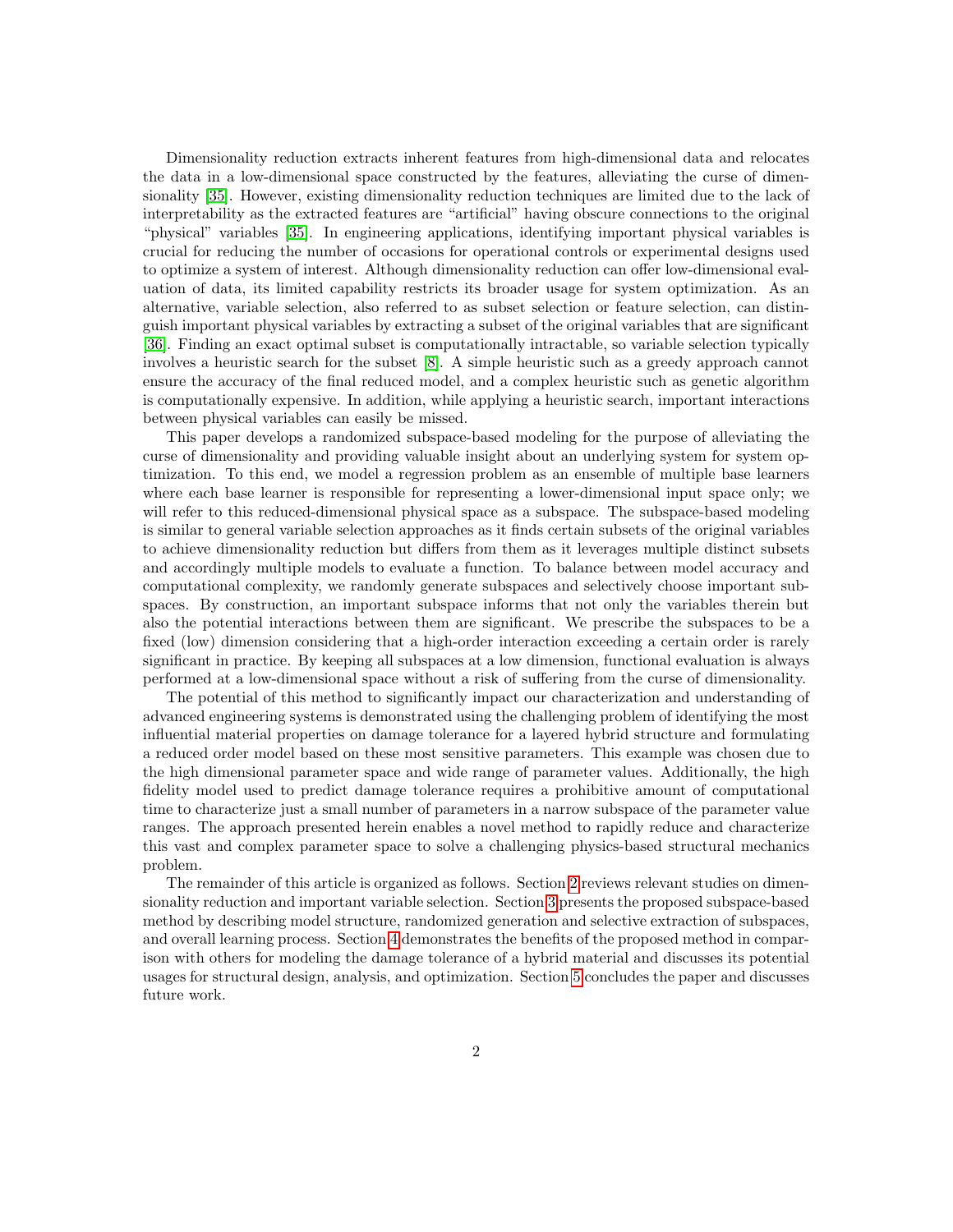# <span id="page-2-0"></span>2 Literature Review

In the past decades, dimensionality reduction has been common in many applications involving a large number of variables, including digital photographs, speech recognition, and bioinformatics [\[35\]](#page-21-1). Dimensionality reduction techniques transform high-dimensional data into a meaningful reduceddimensional representation, ideally close to its intrinsic dimensions [\[35\]](#page-21-1). The intrinsic dimensions of data are the minimum features needed to account for the observed properties of the data [\[9\]](#page-19-1).

Traditional dimensionality reduction techniques include Principal Component Analysis (PCA), Independent Component Analysis (ICA), and Multidimensional Scaling (MDS). PCA is one of the most popular linear reduction techniques and dates back to Karl Pearson in 1901 [\[22\]](#page-20-2). This technique tries to find orthogonal directions that account for as much variance of data as possible. Due to its attractive advantages of minimal information loss and generation of uncorrelated dimensions, PCA is still popular for use in a broad range of application areas [\[41\]](#page-21-3). For example, Li et al. [\[16\]](#page-20-3) applied PCA to evaluate energy security of multiple East Asian countries with respect to vulnerability, efficiency, and sustainability. Salo et al. [\[27\]](#page-20-4) proposed a network anomaly detection method based on a reduced dimensionality achieved by combining information gain and PCA. On the other hand, ICA tries to extract independent pieces of information from high-dimensional data, mainly for the purpose of source blind separation that has been popular in signal processing [\[12\]](#page-19-2). ICA can be useful in other areas of study; for example, Sompairac et al. [\[31\]](#page-21-4) discussed the benefits of ICA to unravel the complexity of cancer biology, particularly in analyzing different types of omics datasets. Different from PCA and ICA, MDS is a nonlinear dimensionality reduction technique. It provides a useful graphical representation of data based on the similarity information of individual data points. MDS is a common technique for analyzing network-structured data as presented in Saeed et al. [\[26\]](#page-20-5) that applied MDS to wireless networks localization.

Over the recent decades, many nonlinear or nonparametric dimensionality reduction techniques have been proposed [\[15,](#page-19-3) [28\]](#page-20-6). Kernel PCA is a reformulation of traditional linear PCA constructing feature space through a kernel function [\[29\]](#page-20-7). Choi et al. [\[7\]](#page-19-4) found PCA was inefficient and problematic for modeling a nonlinear system but kernel PCA effectively captured nonlinearity while achieving dimensionality reduction. Xu et al. [\[38\]](#page-21-5) proposed a defect prediction framework that combined kernel PCA and weighted extreme learning machine to extract representative data features and learn an effective defect prediction model. Tenenbaum et al. [\[32\]](#page-21-6) proposed an isometric feature mapping (Isomap) technique that was based on classical MDS but sought to retain the intrinsic geometry of datasets as captured in the geodesic manifold distances. It achieves the goal of nonlinear dimensionality reduction by using easily measured local metric information to learn the underlying global geometry of a data set. Hinton and Salakhutdinov [\[14\]](#page-19-5) suggested using deep autoencoder networks while transforming high-dimensional data into low-dimensional codes by training a multilayer neural network with a small central layer. They presented that the deep autoencoder networks outperformed PCA with a proper selection of initial weights. Belkina et al. [\[4\]](#page-19-6) introduced t-distributed stochastic neighbor embedding (t-SNE), and Gisbrecht et al. [\[10\]](#page-19-7) presented kernel t-SNE as an extension of t-SNE to a parametric framework, which enabled explicit out-of-sample extensions. They demonstrated that kernel t-SNE yielded satisfactory results for large data sets. McInnes et al. [\[19\]](#page-20-8) proposed uniform manifold approximation and projection (UMAP) constructed by a theoretical framework based on Riemannian geometry and algebraic topology. Compared to t-SNE, UMAP arguably preserves more of the global structure. Since UMAP does not have computational restrictions on embedding dimension, it can be easily used for general dimensionality reduction.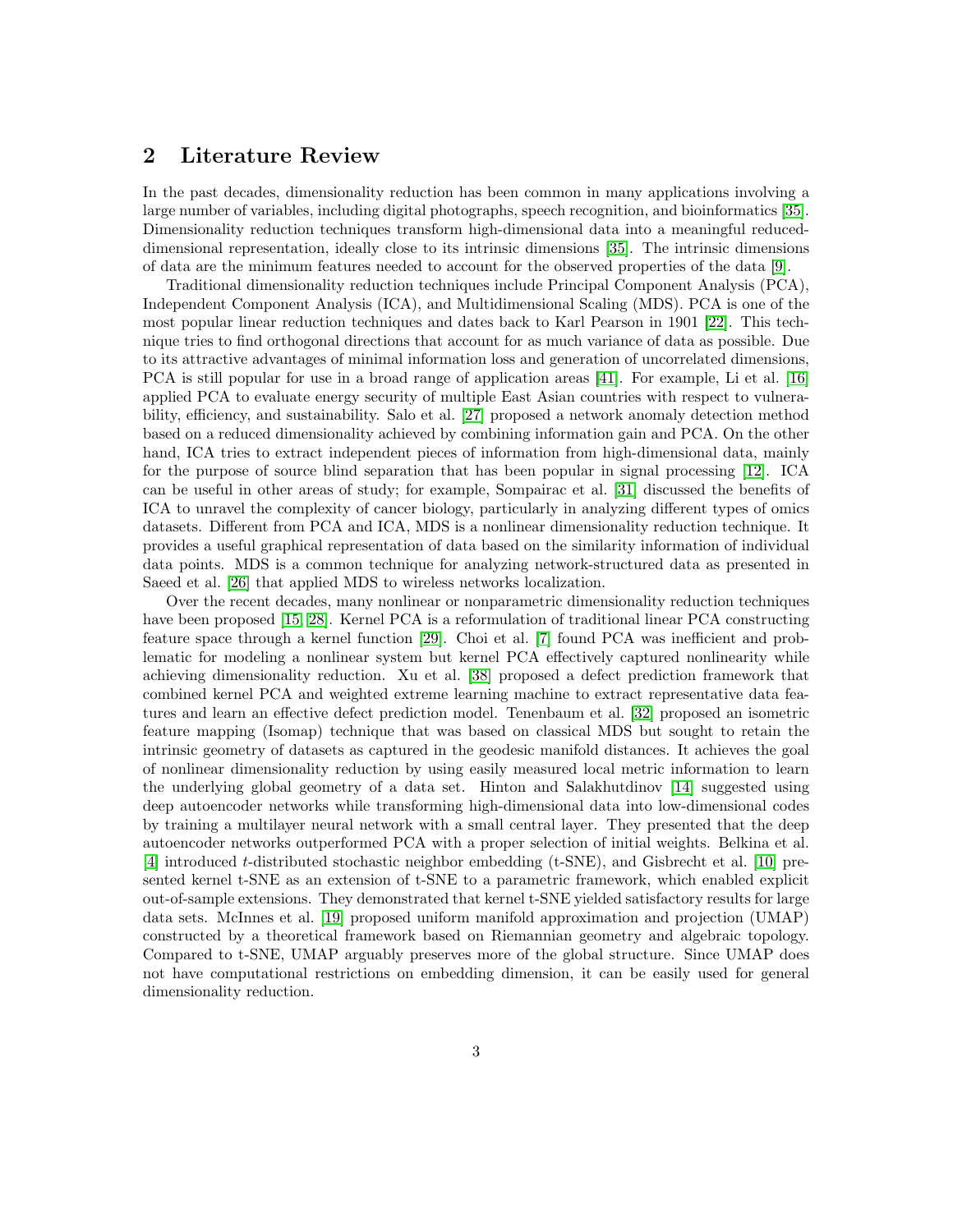Even with the theoretical and methodological advance of the dimensionality reduction techniques, they still cannot identify important physical variables among the existing variables; instead, they extract inherent features that are artificial. However, determining important variables is a critical task in many experimental studies, including those for structural mechanics [\[33\]](#page-21-7), environmental science, and bioinformatics [\[36\]](#page-21-2). This is because knowing important variables can suggest which variables to test and optimize for subsequent experiments to reduce the number of experimental trials and hence expedite the overall experimental procedure. In this context, variable selection (or feature selection) that extracts a subset of existing variables is a good alternative to typical dimensionality reduction. It is capable of maintaining the original variable structure while reducing the dimensionality.

Feature selection methods are typically classified into three groups of filter methods, wrapper methods, and embedded methods [\[5\]](#page-19-8). Filter methods evaluate each variable based on some ranking criteria, such as Pearson correlation coefficient [\[3\]](#page-19-9) or mutual information [\[34\]](#page-21-8). Wrapper methods, evaluating different subsets of variables by using a learning algorithm, generally provide better performance compared to filter methods [\[39\]](#page-21-9). To determine the subsets of variables subject to evaluation, an exhaustive search (rarely used) requires considering  $2<sup>n</sup>$  different feature combinations when there are n variables, which is impractical. Instead, sequential forward selection  $[37]$  and sequential backward selection [\[18\]](#page-20-9) algorithms that apply greedy search have been used broadly. More recently, sequential floating forward selection [\[24\]](#page-20-10) and adaptive sequential floating forward selection [\[30\]](#page-20-11) have been proposed to alleviate poor performance of the greedy search. However, these sequential selection methods still suffer from a nesting problem caused by the nature of the greedy search, so the selection outcome is generally far from the optimum. To overcome the nesting problem, heuristic search methods, e.g., based on genetic algorithm [\[1\]](#page-19-10), have been proposed. These wrapper methods, however, require an extensive amount of computation and are prone to overfitting [\[5\]](#page-19-8). Embedded methods aim to alleviate the computational cost of wrapper methods by integrating feature selection and model learning into a single process [\[39\]](#page-21-9). In other words, some ranking criteria, such as max-relevancy min-redundancy [\[23\]](#page-20-12) and the weights of a classifier [\[20\]](#page-20-13), are used for the initial feature reduction, and then wrapper methods are applied for the final feature selection.

These days, machine learning methods, such as random forest (RF) [\[6\]](#page-19-11) and neural network (NN) [\[21\]](#page-20-14), have been used to measure variable importance and rank variables based on model's prediction accuracy. Gregorutti et al. [\[11\]](#page-19-12) explored the usage of RF in the presence of correlated predictors. Their results motivated the use of the recursive feature elimination (RFE) algorithm using permutation importance measure as a ranking criterion. Chen et al. [\[6\]](#page-19-11) compared results from three popular datasets (bank marketing, car evaluation database, human activity recognition using smartphones) with and without feature selection based on multiple method, including RF and RFE. The experimental results demonstrated that RF achieved the best performance in all experimental groups. On the other hand, Olden et al. [\[21\]](#page-20-14) compared nine variants of artificial neural network (ANN) for quantifying variable importance using simulated data. For this comparison, the true importance of variables was known and used for verification. Their results showed connection weight approach (CWA) provided the best accuracy and CWA was the only method that correctly identified the rank of variable importance. Liu [\[17\]](#page-20-1) presented a deep Baysian rectified linear unit (ReLU) network for high-dimensional regression and variable selection. The result showed their method outperformed existing classic and other NN-based variable selection methods. Although these variable selection methods provide an efficient tool to extract important variables, they primarily focus on the importance of individual variables, with little consideration for the importance of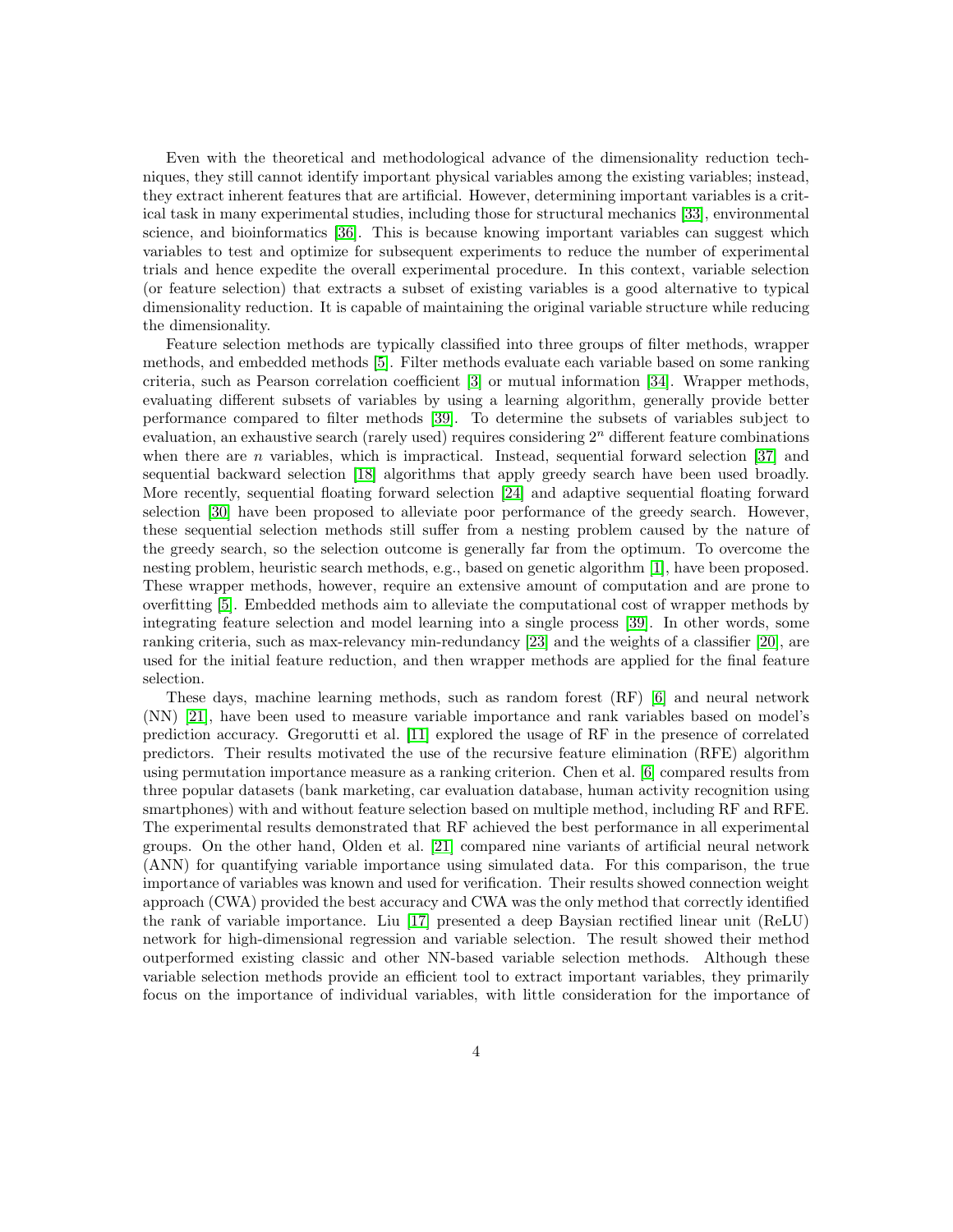feature interactions. In a general experimental problem, however, knowledge about the significance of feature interactions is a critical factor for designing experiments.

Instead of finding important individual variables, our approach aims to identify critical subspaces, each of which presents which variable combination as a whole (including interactions) is important. For the exploration of potentially important subspaces, a randomized search is employed to improve model accuracy and computational efficiency relative to a greedy search and a metaheuristic search, respectively. Furthermore, our method leverages multiple subsets of variables (subspaces) for model construction instead of relying on a single subset as the existing methods do, which can provide a more flexible model. The details of the proposed method will be discussed in the subsequent sections.

### <span id="page-4-0"></span>3 Subspace-Based Modeling and Critical Subspaces

In this section, we develop randomized subspace-based modeling for solving a general supervised learning problem and identifying critical variables and interactions. The dataset of interest contains data pairs of  $\{x_i, y_i\}_{i=1}^n$  where  $x_i$  is a *p*-dimensional input vector and  $y_i$  is the corresponding response. For subspace-based modeling, we form a subspace, a space spanned by a subvector of input x, determine the significance of a subspace for modeling response, and use such a critical subspace as a basic unit for model building. A critical subspace implies that the variables forming the space and their interactions are important, so it naturally extracts important variables and interactions. In the following sections, we describe the proposed model structure, the randomized search for generating subspaces, the significance evaluation of a subspace, and the overall model learning process.

### 3.1 Subspace-based model

Considering a general supervised learning problem, we estimate a function  $f : \mathbb{R}^p \to \mathbb{R}$  that relates p-dimensional input **x** and output y as  $y = f(\mathbf{x}) + \varepsilon$  where  $\varepsilon$  is an additive noise. We model the unknown function f as an additive mixture of subfunctions  $g_j : \mathbb{R}^k \to \mathbb{R}$  for  $j = 1, ..., J$  defined in a lower dimensional space of dimension  $k \ll p$ , instead of estimating the full-dimensional function directly, as

<span id="page-4-1"></span>
$$
y = f(\mathbf{x}) + \varepsilon \approx g_1(\mathbf{z}_1) + g_2(\mathbf{z}_2) + \dots + g_J(\mathbf{z}_J) + \varepsilon,\tag{1}
$$

where  $\mathbf{z}_j$  is the jth subvector of **x** of size k. Each  $\mathbf{z}_j$  for  $j = 1, \ldots, J$  takes different components of **x**. For example, suppose  $k = 3$  and  $\mathbf{x} = \begin{bmatrix} x_1, x_2, \dots, x_p \end{bmatrix}^T$  where  $p > 20$ . Then, we may have  $\mathbf{z}_1 = \begin{bmatrix} x_3, x_8, x_{12} \end{bmatrix}^T$  and  $\mathbf{z}_2 = \begin{bmatrix} x_7, x_{11}, x_{20} \end{bmatrix}^T$ . We define a reduced-dimensional space spanned by each subvector  $z_j$  as a subspace, and  $g_j$  estimates the response y within a subspace formed by  $z_j$ . As such, in Eq.  $(1)$ , we model the function f as a mixture of subspace-based models.

The advantage of the subspace-based modeling is obvious. By evaluating  $y$  in low-dimensional subspaces, there is no risk of suffering from the curse of dimensionality, which is not true when evaluating  $y$  in a single high-dimensional space. Different from general dimensionality reduction methods, the subspace-based modeling does not require extracting artificial dimensions, but the reduction of dimensionality is achieved by forming low-dimensional physical spaces, which can provide physical interpretation of the model. One major shortcoming of the subspace-based modeling is that it is not capable of modeling interactions of an order higher than  $k$ . However, in many real-world problems, a high-order interaction is almost negligible in modeling response. From a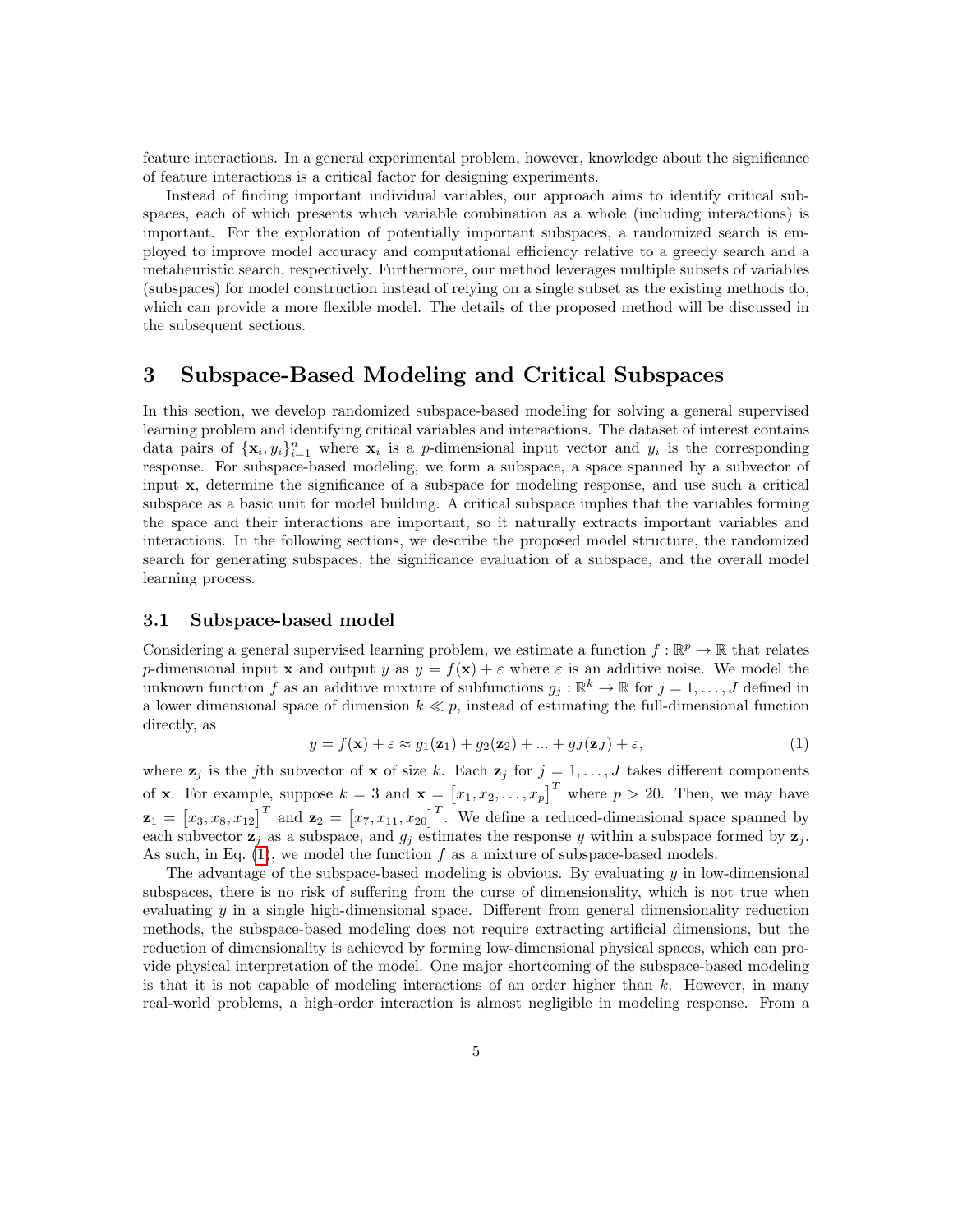preliminary study, we found that  $k = 3$ , i.e., modeling up to 3-factor interactions, provided good prediction results.

The key to the success in the subspace-based modeling lies in how to form the subspaces, i.e., how to generate the subvectors of  $z_j$  for  $j = 1, \ldots, J$ . For an exhaustive search, if we assume  $p = 41$ and  $k = 3$ , the number of all subspace candidates is  $\binom{41}{3} = 10660$ . Evaluating models for this many subspaces and determining whether to include each of them requires a considerable amount of computation (still, much smaller compared to  $2^{41}$  for an exhaustive search for the optimal subset). On the other hand, simple feature selection techniques, such as greedy forward selection and greedy backward selection, are limited in terms of the exploration capability. In the next section, we discuss how to generate subspaces and how to extract critical subspaces.

#### 3.2 Subspace generation and extraction

To explore a broad area covering potential subspace configurations and not to rely on a greedy search, we generate subspaces randomly. In particular, at each draw, we randomly choose  $k$  variables out of p variables (full-dimension) and evaluate whether to include this randomly generated subspace into the model or not. For each random draw, we apply sampling without replacement, but we allow duplicated selection of a single variable at multiple draws. In other words, an input variable  $x_1$  could be a part of subspace  $z_1$ , and the variable can be chosen again at later draws for  $z_i$  for  $j > 1$ . This is to ensure that multiple interactions associated with a key variable are not lost and all of them can be used for modeling the response as long as they have significant impacts.

We determine the significance of a randomly generated subspace by evaluating the percentage reduction in the prediction error with respect to root mean square error (RMSE). To evaluate outof-sample prediction error and avoid possible overfitting, we apply 5-fold cross validation (CV) to calculate the error. This 5-fold CV is applied to the dataset assigned for model learning (excluding testing portion), and the dataset is split into 5 small subsets of the data. Each subset can serve as a validation dataset whereas the remaining four subsets collectively can be used to train a model. In this way, we can generate 5 different train/validation combinations of data, for each of which train and validation portions account for 80% and 20% of the dataset, respectively, as shown in Fig. [1.](#page-6-0)

To test the significance, a temporary subspace-based model  $(g_t)$  for a randomly generated subspace  $(z_t)$  will be added into the model, and the prediction error of this extended model will be evaluated in terms of the out-of-sample RMSE. The temporary subspace-based model,  $g_t$  where t denotes the current iteration number for the subspace generation, is learned for each of the five different train datasets, and the prediction error of the extended model including  $g_t$  is calculated by using the corresponding five validation datasets. This will produce  $RMSE_{t,q}$  for  $q = 1, \ldots, 5$ for each train/validation split at iteration  $t$ . To be specific, the RMSE is calculated as

$$
RMSE_{t,q} = \sqrt{\frac{1}{n_{v_q}} \sum_{\{\mathbf{x}_i, y_i\} \in \mathcal{V}_q} (y_i - \tilde{f}_t(\mathbf{x}_i))^2}
$$
(2)

where  $V_q$  is the validation dataset for the qth train/validation split and  $n_{v_q}$  is the number of observations in the validation dataset.  $\tilde{f}_t(\mathbf{x}_i) = \sum_{j \in \mathcal{J}^*} g_j(\mathbf{z}_j) + g_t(\mathbf{z}_t)$  where  $\mathcal{J}^*$  is the set of indices for the selected critical subspaces until the previous iteration. The CV score is then the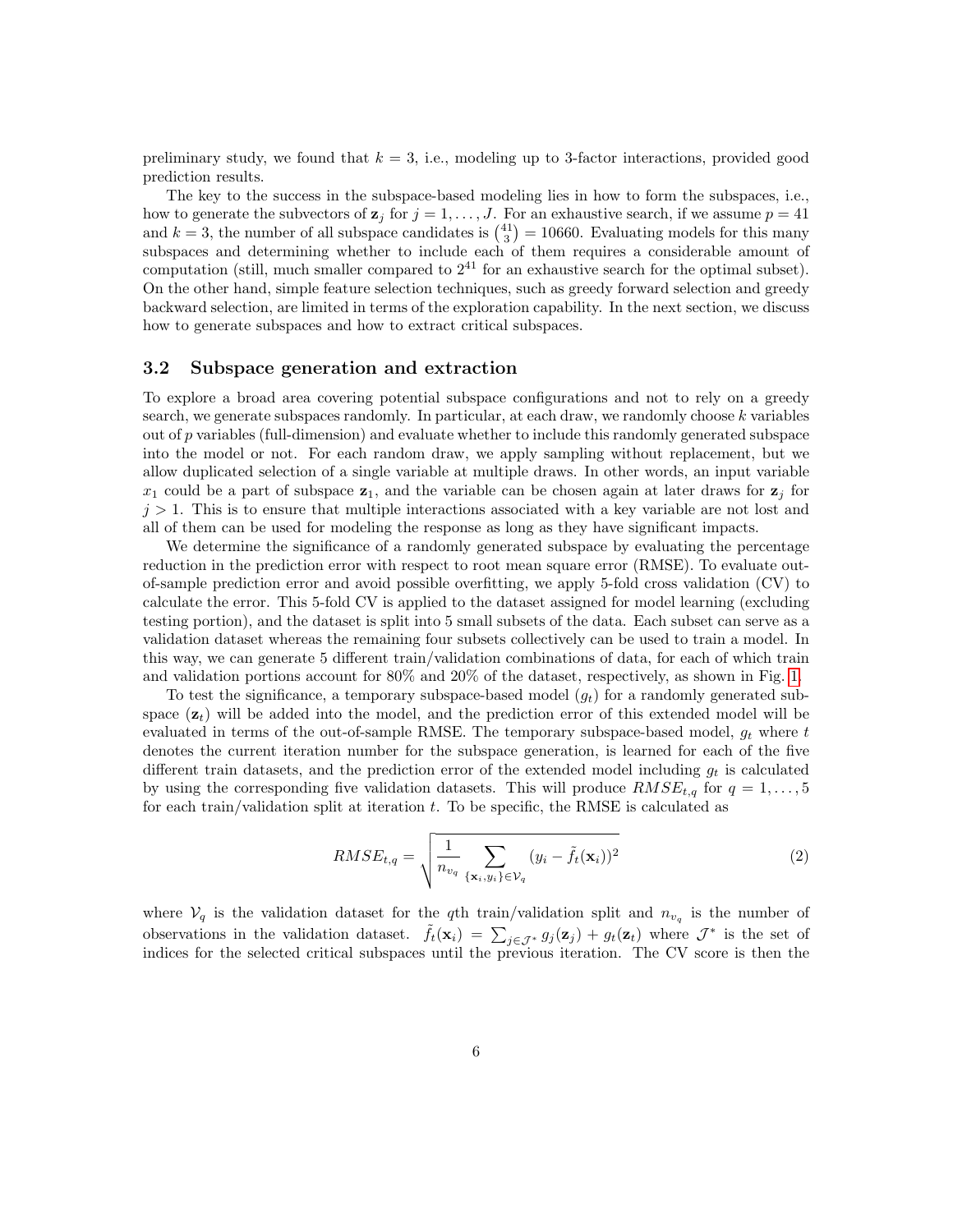average of the five prediction errors, i.e.,

<span id="page-6-1"></span>
$$
CV_t = \frac{1}{5} \sum_{q=1}^{5} RMSE_{t,q}.
$$
\n(3)

We use the percentage reduction of the prediction error for the selection of a critical subspace and also for the termination of the iterative search for new subspaces. The percentage error reduction is defined as

<span id="page-6-2"></span>
$$
\Delta e = \frac{CV^* - CV_t}{CV^*} \tag{4}
$$

where  $CV^*$  is the minimum (best) CV score in Eq. [\(3\)](#page-6-1) obtained until the previous iteration. The initial value of  $CV^*$  is calculated from a model that only includes a constant term (the average of the five sample means of  $y_i$ 's in each training dataset). For the selection of a critical subspace, we set a selection threshold  $\eta$ , and if  $\Delta e > \eta$ , the subspace generated at the tth iteration is accepted and included in the model. This means that a subspace that reduces the prediction error at least by a certain percentage will be included in the model. Otherwise, this subspace is disregarded. The search for a new subspace continues until the percentage reduction  $\Delta e$  becomes less than a termination threshold,  $\tau$ . In other words, if  $\Delta e < \tau$ , the subspace searching process terminates. If none of the selection criterion and the termination criterion are met, the iterative search continues for the next possible critical subspace. Fig. [1](#page-6-0) illustrates the overall process of the subspace generation and extraction.

<span id="page-6-0"></span>

Figure 1: A flow chart describing the process of subspace generation and extraction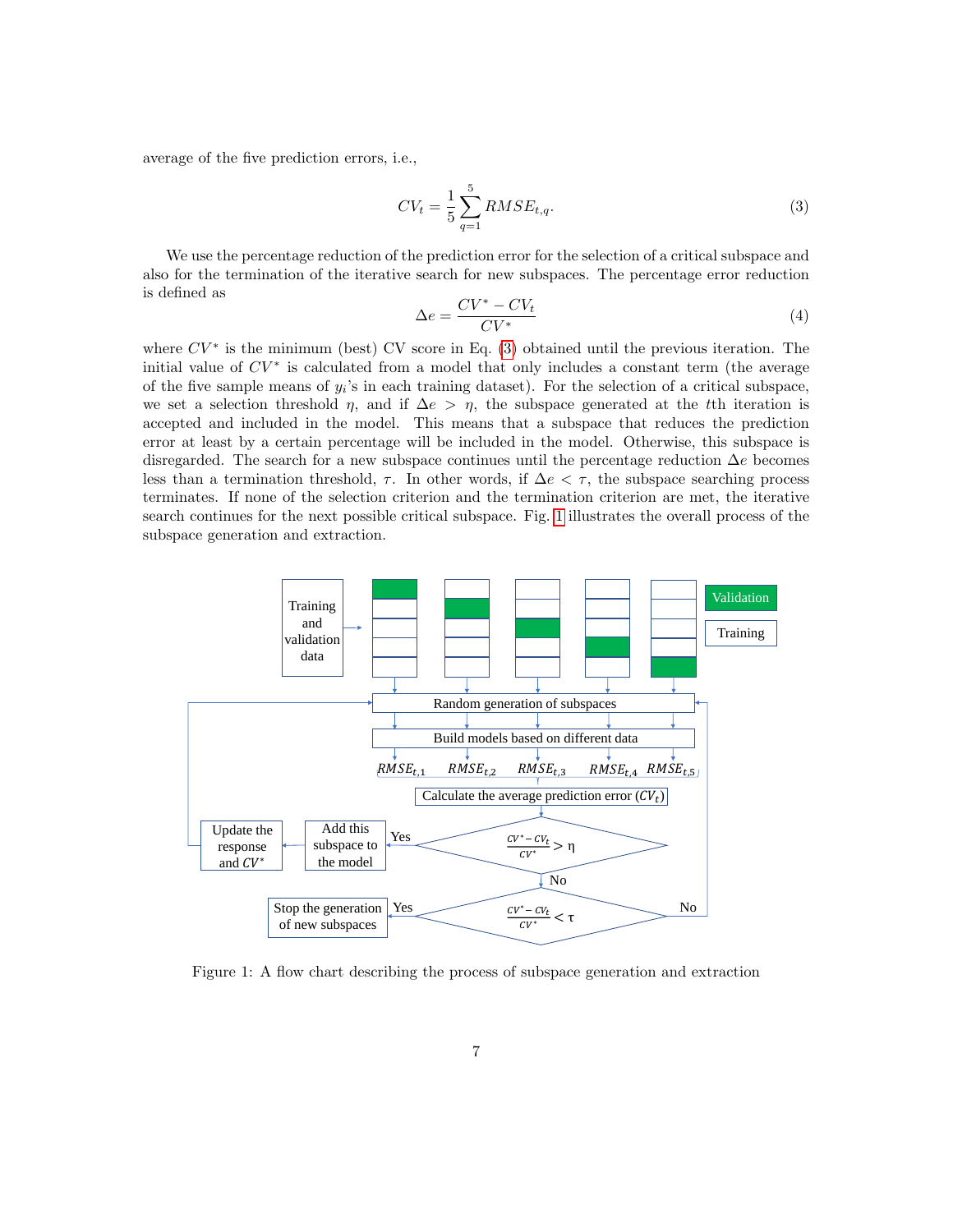#### <span id="page-7-2"></span>3.3 Subspace model learning and hyperparameter selection

This section describes how to estimate each subspace-based model  $g_t$ . For this estimation, we use a randomly generated subvector,  $z_t$  as predictors and the current residual calculated before the iteration t as a response to estimate, i.e., using  $\tilde{y}_{t,i} = y_i - \sum_{j \in \mathcal{J}^*} g_j(\mathbf{z}_j)$  for  $i = 1, \ldots, n$  for response. In other words, we consider a regression problem written as

<span id="page-7-1"></span>
$$
\tilde{y}_{t,i} = g_t(\mathbf{z}_{t,i}) + \tilde{\varepsilon}_{t,i} \tag{5}
$$

where  $\mathbf{z}_{t,i}$  is a subvector of  $\mathbf{x}_i$ , and  $\tilde{\varepsilon}_{t,i}$  is a modified noise for  $i = 1, \ldots, n$ .

To learn the function  $g_t$ , we use support vector machine (SVM) as a base learner. It is a supervised learning method which can be used for classification and regression. For a regression analysis, it is also known as support vector regression (SVR). To train a model based on SVR, we use " $\epsilon$ -insensitive" error function which is a symmetric loss function. For this function, a flexible tube with the radius of  $\epsilon$  is formed symmetrically around the estimate. Errors of size less than  $\epsilon$ are ignored, and overestimation and underestimation are penalized equally. This means that some penalty is assigned only to the points outside the tube based on the distance between the points and the tube, but no penalty is applied to the points within the tube [\[2\]](#page-19-13).

For SVR, the function  $g_t$  can be expressed as a linear combination of basis functions,  $h_m$  for  $m=1,\ldots,M$ , as

$$
g_t(\mathbf{z}_t) = \sum_{m=1}^{M} \beta_m h_m(\mathbf{z}_t) + \beta_0,
$$
\n(6)

where  $\beta_m$  for  $m = 1, \ldots, M$  is a coefficient of each basis function and  $\beta_0$  is a constant. To estimate  $g_t$ , we minimize

$$
H(\boldsymbol{\beta}, \beta_0) = \sum_{i=1}^n V_{\epsilon}(\tilde{y}_{t,i} - \hat{g}_t(\mathbf{z}_{t,i})) + \frac{\lambda}{2} \sum_{m=1}^M \beta_m^2
$$
  
where  $V_{\epsilon}(r) = \begin{cases} 0, & \text{if } |r| < \epsilon, \\ |r| - \epsilon, & \text{otherwise.} \end{cases}$  (7)

<span id="page-7-0"></span>where  $\boldsymbol{\beta} = [\beta_1, \ldots, \beta_M]^T$  is a coefficient vector, and  $\lambda$  is a regularization parameter. The minimizer of Eq. [\(7\)](#page-7-0) provides the estimate of  $g_t$  in the form of

$$
\hat{g}_t(\mathbf{z}) = \sum_{i=1}^n \alpha_i K_t(\mathbf{z}, \mathbf{z}_{t,i}).
$$
\n(8)

where  $\alpha_i$  for  $i = 1, \ldots, n$  is a Lagrangian dual variable for the Lagrangian primal shown in Eq. [\(7\)](#page-7-0), and  $K_t(\cdot, \cdot)$  is a kernel function that represents the inner product of the unknown basis functions,  $h_m$  for  $m = 1, ..., M$  [\[12\]](#page-19-2).

To fully specify the estimate of  $g_t$ , some hyperparameters need to be determined. This includes the regularization parameter,  $\lambda$  (related to the cost parameter in a typical SVM), the radius of the tube,  $\epsilon$ , for the loss function, and some kernel related parameters. For this hyperparameter learning, we apply grid search based on generalized cross-validation (GCV) criterion. The proposed method already employs 5-fold CV for the selection of critical subspaces and the termination of the iterative search, so another layer of out-of-sample prediction will complicate the data structure,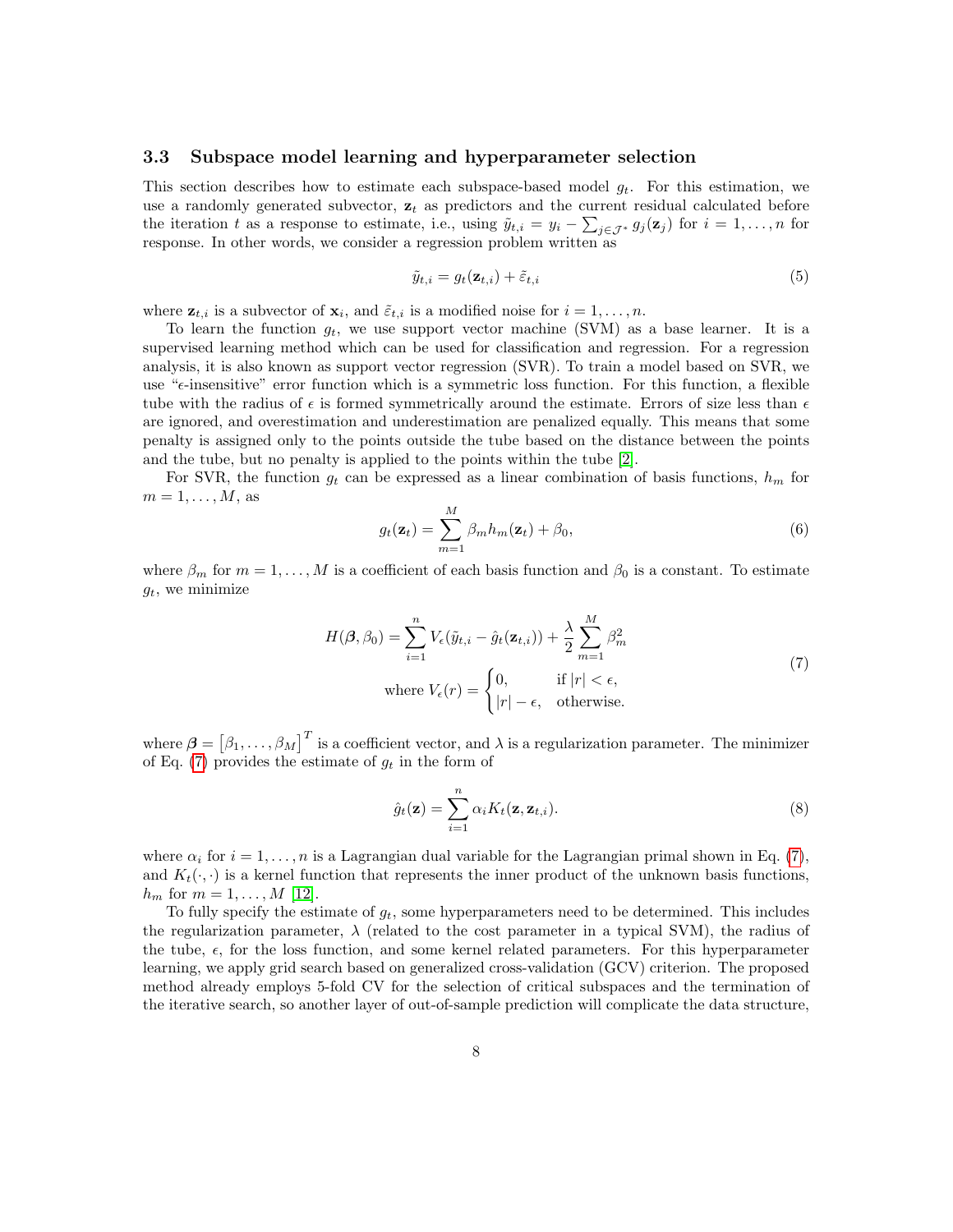and the training process may suffer from the lack of a sufficient number of data points. While measuring in-sample error using training data only, GCV provides a convenient approximation to the leave-one-out CV [\[12\]](#page-19-2), so it is a proper criterion for the hyperparameter learning of the proposed method. In general, GCV is calculated as

<span id="page-8-1"></span>
$$
GCV(\hat{f}) = \frac{1}{n} \sum_{i=1}^{n} \left[ \frac{y_i - \hat{f}(\mathbf{x}_i)}{1 - \text{trace}(\mathbf{S})/n} \right]^2
$$
(9)

where **S** is an  $n \times n$  hat matrix that performs a linear projection of  $\mathbf{y} = \begin{bmatrix} y_1, \ldots, y_n \end{bmatrix}^T$  to achieve the estimate of y, i.e.,  $\hat{y} = Sy$ . For the proposed subspace-based model in Eq. [\(1\)](#page-4-1), deriving this expression of linear projection is not straightforward. Theorem [1](#page-8-0) shows a good approximation of S that can be derived under the assumption of a squared loss function.

<span id="page-8-0"></span>**Theorem 1.** Assuming a squared loss function, i.e.,  $V_{\epsilon}(r) = r^2$ , the estimate of the response y can be expressed as  $\hat{\mathbf{y}} = \mathbf{S}\mathbf{y} = (\sum_{j=1}^{J} \mathbf{S}_j)\mathbf{y}$  where  $\mathbf{S}_j = \mathbf{S}'_j(\mathbf{I} - \sum_{l=0}^{j-1} \mathbf{S}_l), \mathbf{S}'_j = \mathbf{K}_j(\mathbf{K}_j + \lambda \mathbf{I})^{-1}, \mathbf{S}_0 = \mathbf{0},$ **I** is an  $n \times n$  identity matrix, and  $\mathbf{K}_j$  is an  $n \times n$  kernel matrix with  $\{\mathbf{K}_j\}_{i,i'} = K_j(\mathbf{z}_{j,i}, \mathbf{z}_{j,i'})$  for  $i, i' = 1, \ldots, n$ .

*Proof.* From Eq. [\(1\)](#page-4-1), we define  $S_i y$  for  $j = 1, ..., J$  to represent  $g_i(z_{i,i})$  as a linear combination of  $y_i$ 's so that we have

$$
\hat{\mathbf{y}} = \mathbf{S}_1 \mathbf{y} + \mathbf{S}_2 \mathbf{y} + \dots + \mathbf{S}_J \mathbf{y}.\tag{10}
$$

Since each  $g_i$  estimates residuals from a model including up to the previous subspace-based model  $(g_{j-1})$ , we have  $\tilde{y}_{j,i} = g_j(\mathbf{z}_{j,i}) + \tilde{\varepsilon}_{j,i}$  (as in Eq. [\(5\)](#page-7-1)). For an SVR with a squared loss function, the estimation can be expressed as  $\hat{\mathbf{y}}_j = \mathbf{S}_j' \tilde{\mathbf{y}}_j = \mathbf{K}_j (\mathbf{K}_j + \lambda \mathbf{I})^{-1} \tilde{\mathbf{y}}_j$  (see Hastie et al. [\[12\]](#page-19-2)) where  $\hat{\tilde{\mathbf{y}}}_j$  is the estimate of  $\tilde{\mathbf{y}}_j$ , a vector including  $\tilde{y}_{j,i}$  for  $\forall i$ , and  $\{\mathbf{K}_j\}_{i,i'} = K_j(\mathbf{z}_{j,i}, \mathbf{z}_{j,i'})$  for  $i, i'=1, \ldots, n$  for a given kernel  $\mathbf{K}_j$ . Since  $\tilde{\mathbf{y}}_j = \mathbf{y} - \mathbf{S}_1 \mathbf{y} - \mathbf{S}_2 \mathbf{y} - \cdots - \mathbf{S}_{j-1} \mathbf{y}$ ,

$$
\mathbf{S}_{j}\mathbf{y} := \widehat{\widetilde{\mathbf{y}}}_{j} = \mathbf{S}_{j}'\widetilde{\mathbf{y}}_{j} = \mathbf{S}_{j}'(\mathbf{y} - \mathbf{S}_{1}\mathbf{y} - \mathbf{S}_{2}\mathbf{y} - \cdots - \mathbf{S}_{j-1}\mathbf{y}) = \mathbf{S}_{j}'(\mathbf{I} - \sum_{l=1}^{j-1} \mathbf{S}_{l})\mathbf{y} = \mathbf{S}_{j}'(\mathbf{I} - \sum_{l=0}^{j-1} \mathbf{S}_{l})\mathbf{y}.
$$
 (11)

Now, for  $j = 1$ , the response to estimate is  $\tilde{\mathbf{y}}_1 = \mathbf{y}$ , so we have

$$
\mathbf{S}_1 \mathbf{y} := \widehat{\mathbf{y}}_1 = \mathbf{S}_1' \widetilde{\mathbf{y}}_j = \mathbf{S}_1' \mathbf{y} = \mathbf{S}_1' (\mathbf{I} - \mathbf{S}_0) \mathbf{y}.
$$
 (12)

 $\Box$ 

where  $\mathbf{S}_0$  is an  $n \times n$  zero matrix. Therefore, the result holds for  $\forall j = 1, \ldots, J$ .

As implied in Theorem [1,](#page-8-0) we do not allow distinct hyperparameters for each  $g_i$  estimation as the GCV calculation is based on the full model. Instead, we assume the hyperparameters to be the same across all  $g_i$  for  $j = 1, \ldots, J$ . We apply a grid search for the hyperparameter learning, which is to keep hyperparameters at certain levels, add critical subspaces based on this hyperparameter setting, and evaluate the GCV value for the resulting full model (after the termination of the search). The set of hyperparameters and the corresponding subspace-based model that minimize the GCV criterion in Eq. [\(9\)](#page-8-1) will be chosen as an optimal model.

Because the GCV calculation based on the result of Theorem [1](#page-8-0) is complicated due to the recursive format, we also consider a simpler version of the trace calculation. For approximation, we use  $\mathbf{S}'_j$  instead of  $\mathbf{S}_j$ . The following describes two alternatives we propose for the GCV calculation: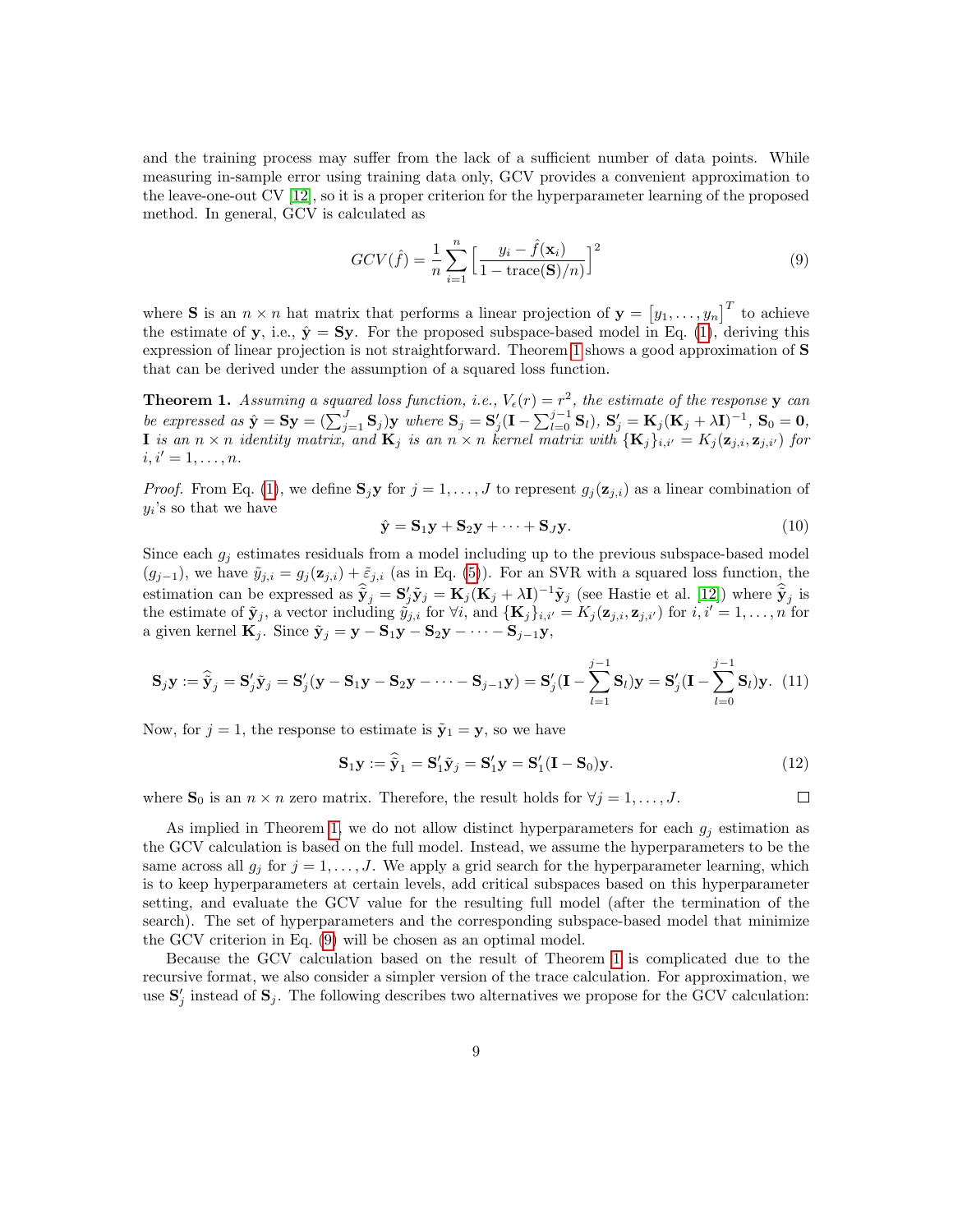Algorithm 1: Learning process of the randomized subspace modeling

1 Apply 5-fold CV to split given data into training data  $(\mathcal{T}_q)$  and validation data  $(\mathcal{V}_q)$ ; 2 Build a constant model by using data in  $\mathcal{T}_q$  and predict responses for the corresponding  $\mathcal{V}_q$ ; **3** Initialize  $CV^*$  by setting it to the prediction error of the constant model (the average of 5 errors obtained from  $V_q$  for  $q = 1, \ldots, 5$ ; 4 Create a grid for assessing different sets of hyperparameters; 5 for each level combination of hyperparameters do 6 Set the iteration number to 0, i.e.,  $t = 0$ ; 7 repeat  $\mathbf{8}$   $t \leftarrow t + 1;$ **9** Randomly draw a subspace; 10 Use  $\mathcal{T}_q$  and build an SVR model by using the randomly drawn subspace; 11 | Make a prediction of  $\tilde{y}_{t,i}$  for those in the validation datasets,  $V_q$ ; 12 Calculate the prediction error as  $\tilde{y}_{t,i} - \hat{g}_t(\mathbf{z}_{t,i})$  and accordingly  $RMSE_{t,q}$  and  $CV_t$ ; 13 if  $\Delta e > \eta$  then 14  $\vert \vert \vert CCV^* \leftarrow CV_t;$  $\begin{align} \mathbf{15} \quad | \quad \quad | \quad \mathcal{J}^* \leftarrow \mathcal{J}^* \cup \{t\}; \end{align}$ 16 end 17 | until  $\Delta e < \tau$ ; 18 Use the entire model learning data  $(\mathcal{T}_q \cup \mathcal{V}_q)$  to build a full model as in Eq. [\(1\)](#page-4-1) by using the set of subspaces,  $\mathcal{J}^*$ , determined above; 19 Calculate GCV (either A1 or A2); 20 end 21 Find the minimum GCV;

<span id="page-9-0"></span>22 Determine the optimal hyperpameters and finalize the full model specification;

**A1**. trace(S) =  $\sum_{j=1}^{J}$  trace(S<sub>j</sub>) based on Theorem [1.](#page-8-0)

**A2.** trace(S) =  $\sum_{j=1}^{J}$  trace(S'<sub>j</sub>) for simplification.

The performance of the two alternatives will be compared and discussed in Section [4.](#page-10-0)

### 3.4 Overall algorithm

For clear illustration of the entire learning process, Alg. [1](#page-9-0) shows the step-by-step procedures of the proposed subspace-based modeling. To build a model, we use a dataset that is dedicated to model learning; if testing is needed (as in Section [4\)](#page-10-0), we split the original dataset into two distinct datasets, one for model learning and another for testing. From this model learning dataset, we apply 5-fold CV to split training data and validation data where validation data are required to determine the significance of subspaces and the convergence of the algorithm. After the data split, we produce a model that includes a single constant term by using training data only and calculate the error of validation set prediction to initialize  $CV^*$ . Each hyperparameter setting will be evaluated once a full model is established, i.e., once all critical subspaces are determined and added into the model. For each fixed level set of hyperparameters, we generate a subspace randomly and build an SVR model to estimate  $g_t$ . The quality of a subspace is evaluated via 5-fold CV with respect to  $CV_t$  and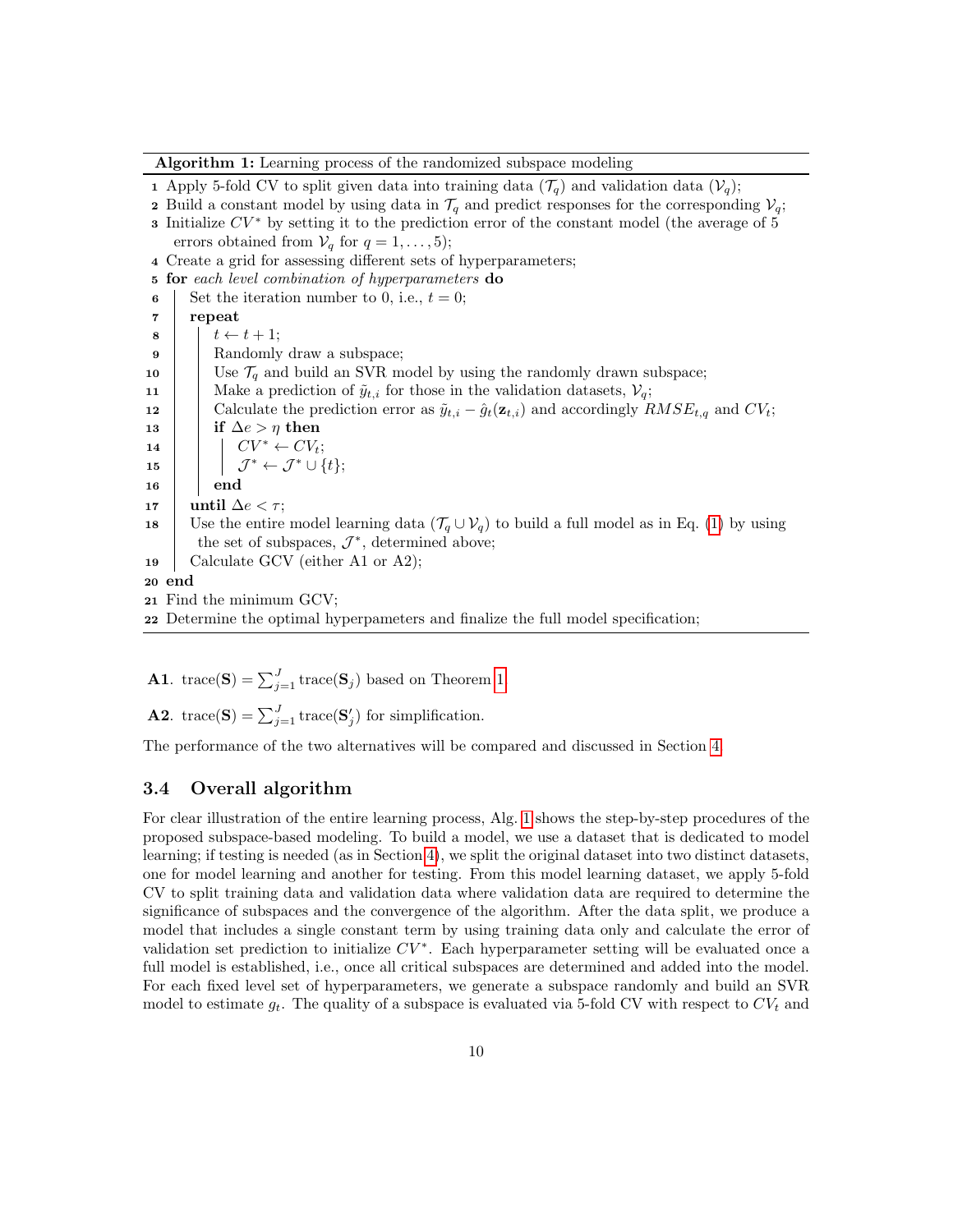$\Delta e$  in Eq. [\(3\)](#page-6-1) and [\(4\)](#page-6-2). If a subspace meets the selection criterion, it will be added into the model. This process of generating and evaluating a random subspace will continue until the termination criterion is met. Once the algorithm terminates, the GCV value will be computed according to Eq. [\(9\)](#page-8-1). After completing all the iterations for the grid search, we find the optimal hyperparameter values and apply this optimal setting to the entire model learning dataset (training and validation) to build a final model. This final model will be evaluated by a separate test set for the comparison with other methods in Section [4.](#page-10-0)

# <span id="page-10-0"></span>4 Case Study

Design and analysis of layered hybrid structure is challenged by the many possible choices of materials and configurations. This vast parameter space is impractical to explore through physical testing and is computationally prohibitive due to the analysis time required due to the large number and ranges of input parameters. The randomized subspace approach is applied to overcome this limitation and provide an efficient and accurate approach to computationally characterize the parameter space and inform limited physical testing to define parameters. The reduced order model can then be used to rapidly explore the parameter space to customize and optimize layered designs. The specific problem of metal and composite layered structures was chosen due to its complexity and fit for the demonstration objectives.

To demonstrate the effectiveness of the proposed method, we compare its performance with other possible alternatives. The methods subject to comparison include various wrapper methods and machine learning-based methods. Some methods using a metaheuristic search are not considered here due to their high computational requirement. Since all alternatives leverage a learning model for variable selection, we first compare the prediction accuracy of models obtained from the alternatives. We also compare important variables selected by the alternatives. To compare the results more effectively, 5-fold CV is used here; in specific, it is used for the comparison of prediction ability and the evaluation of important variable selection. The prediction error is measured by RMSE, and the average and standard deviation of 5 RMSE's are compared. Since the other methods focus on the importance of "individual" variables, we extract a common set of important variables obtained from the 5-fold CV-based implementation (even for the proposed method).

### 4.1 Finite element analysis

Numerical simulation using a validated finite element model (finite element analysis) is an efficient method to design and predict the damage tolerance of a layered hybrid structure for varying material properties. However, given the nearly unlimited choices of material combinations and stacking sequences, it is not possible to explore every possible design and optimize for all possible material and configuration parameters. Therefore, identification of the most influential parameters is necessary to limit the design and optimization parameter space to obtain a computationally tractable solution. The case study layered hybrid configuration is an aluminum plate with a co-cured bonded quasi-isotropic E-glass/epoxy composite overlay. The composite overlay consists of 8 layers of multiple lamina types (see Table [1\)](#page-11-0) resulting in a high dimensional number of material parameters needed for characterization and input into the finite element model.

This layered multi-material model was loaded under four point bending to engage progressive damage in the structure through multiple damage mechanisms. Damage tolerance was evaluated by the total energy absorbed by the structure (an output parameter that is calculated during analysis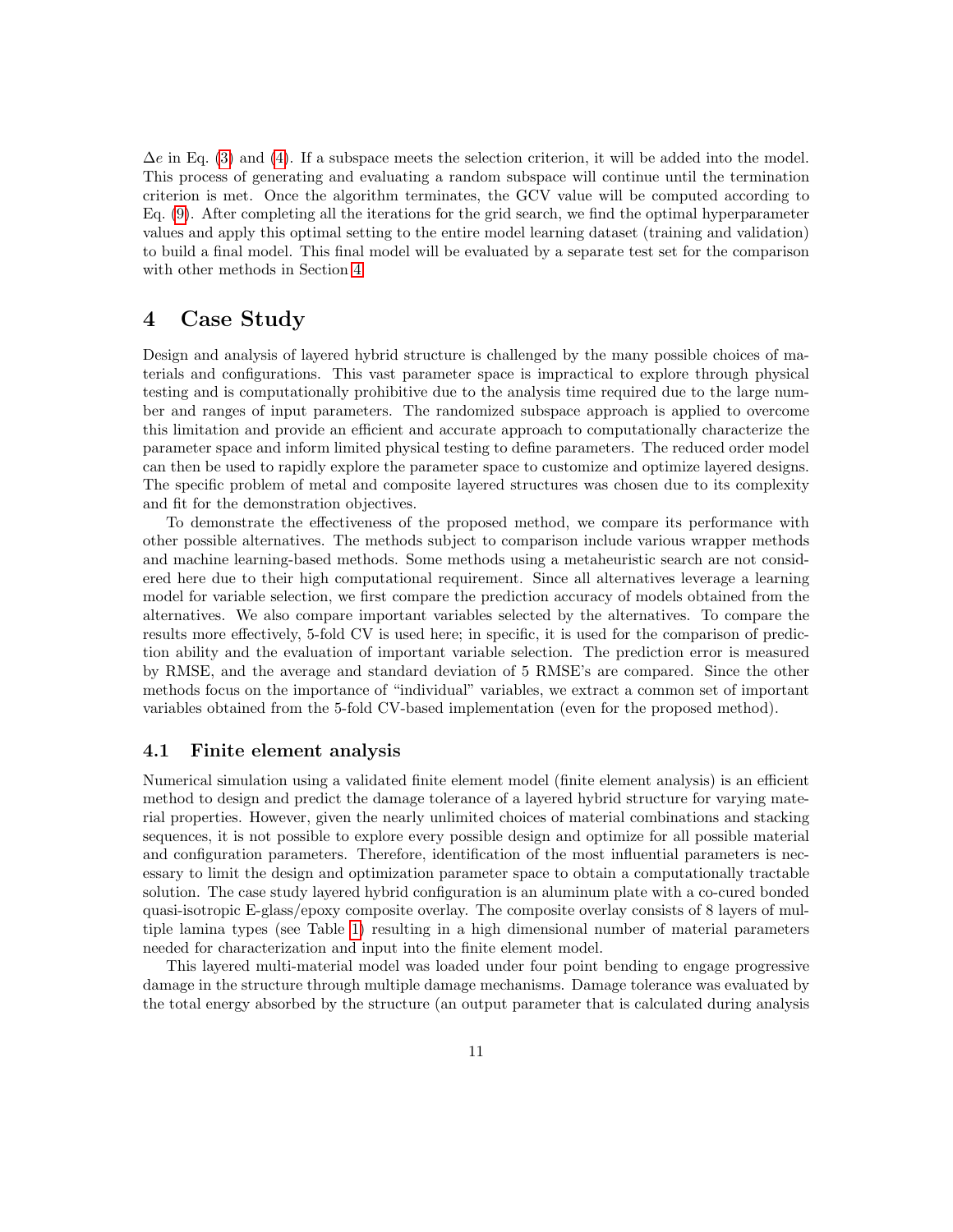<span id="page-11-0"></span>

|                | E-glass fabric      | Fabrication style                  |
|----------------|---------------------|------------------------------------|
| 1              | Hexcel 7781         | $0^{\circ}/90^{\circ}$ Stain weave |
| $\overline{2}$ | Vectorply E-BX 1200 | $\pm$ 45° Stitch                   |
| 3              | Vectorply E-LT 1800 | $0^{\circ}/90^{\circ}$ Stitch      |
| 4              | Vectorply E-BX 1200 | $\pm$ $45^{\circ}$ Stitch          |
| 5              | Vectorply E-BX 1200 | $\pm$ 45° Stitch                   |
| 6              | Vectorply E-LT 1800 | $0^{\circ}/90^{\circ}$ Stitch      |
| 7              | Vectorply E-BX 1200 | $\pm$ 45° Stitch                   |
| 8              | Hexcel 7500         | $0^{\circ}/90^{\circ}$ Plain weave |

Table 1: Composite patch stacking sequence

and readily extracted using an automated approach). This model captures multiple, interacting damage mechanisms including the plastic deformation in aluminum, shear plasticity in each lamina, the intralaminar fracture of each lamina, delamination within the patch and disbond at the interface. Evaluation using this total damage energy provides a distinct and measurable result for the development of a reduced order predictive model and evaluation of influential parameters and their interactions.

A 3D high fidelity finite element model explicitly captures each layer in the hybrid structure as well as the interfaces [\[13\]](#page-19-14). Each fabric layer (lamina) is explicitly modeled, and cohesive elements are included between each layer to capture delamination between plies. Each lamina is individually modeled with continuum shell elements (SC8R). A cohesive damage model is implemented for each lamina using a VUMAT user subroutine. Cohesive elements with a triangular traction-separation law are used to detect the interlaminar damage and are also included at the metal/composite interface to capture disbond between the metal and resin. The aluminum substrate is modeled with solid elements (C3D8R). Loading and support pins are modeled as rigid bodies to create the boundary and loading conditions. The numerical simulations are executed in the FE code ABAQUS. This physics-based model was validated under four point bend loading through physical testing (Fig. [2\)](#page-11-1) .

<span id="page-11-1"></span>

Figure 2: Comparison of experimental (top) and numerical results (bottom) at failure under four point bending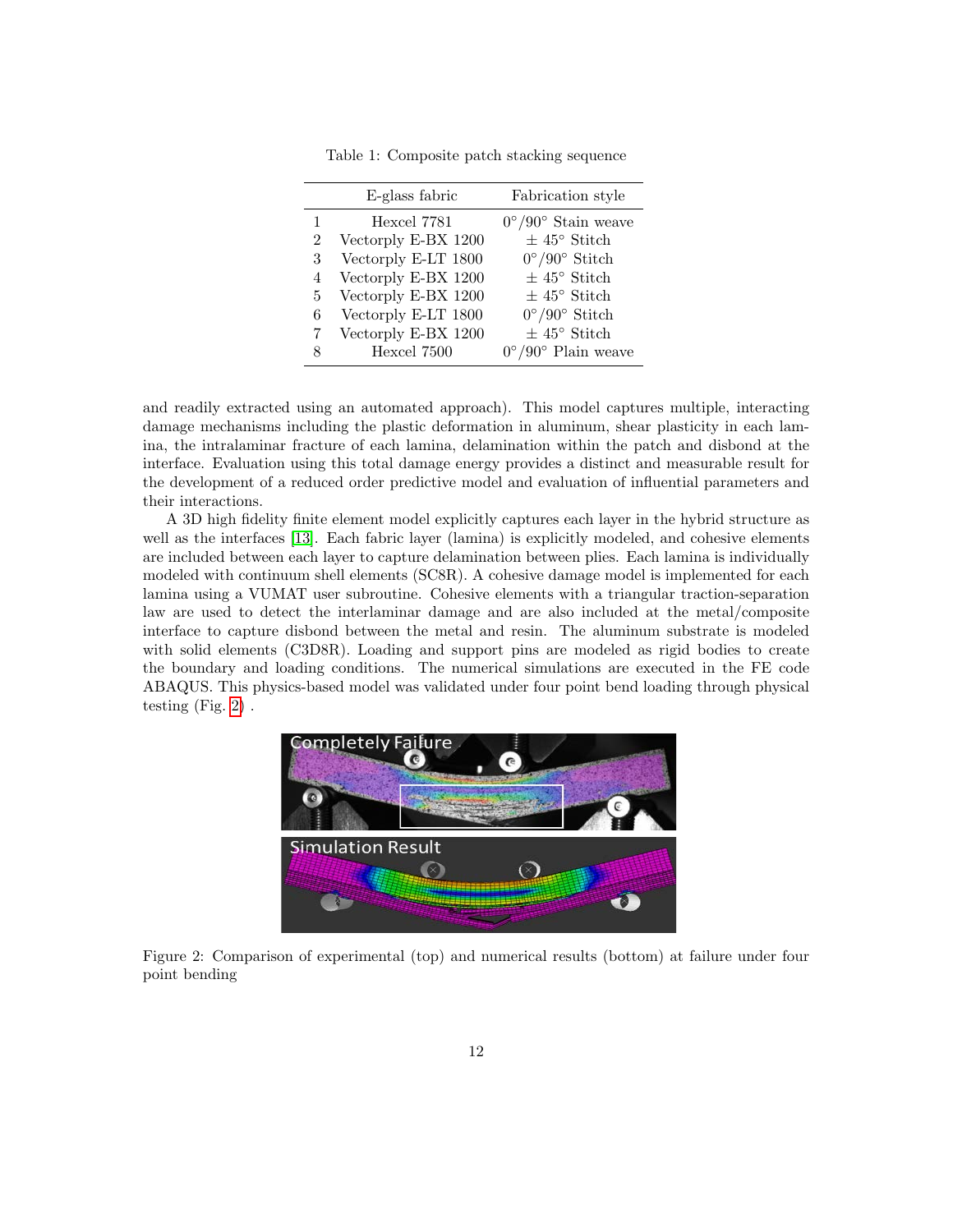To predict the total energy absorption of the layered hybrid structure, the 41 parameters characterizing the material properties needed for input into the finite element model for the multiple layers are used as the predictors (see Table [2](#page-13-0) for detail). Latin hypercube sampling is applied to sample the parameter space based on the mean and standard deviation of the parameter ranges. For this case study, completing a single analysis generating a single data record takes an average of 3 hours depending on the parameter combination. Due to the computational time required to analyze the finite element model, we conducted 200 analyses producing a predictor matrix of size  $200\times41$  and a response vector of size 200. With more analyses, it is possible to generate a larger dataset, and this can further improve the prediction quality. However, from a practical perspective, we aim to develop a method that works well even with a small dataset, so we compare alternatives based on this small dataset.

#### 4.2 Implementation detail

By design, the randomized subspace modeling includes a 5-fold CV for the selection of critical subspaces. To compare performance with other methods, another layer of a 5-fold CV is implemented to have separate test datasets. The similar treatment is applied to other methods being compared. One layer of a 5-fold CV is used to split test datasets, and another layer of a 5-fold CV is used to learn hyperparameters, if applicable. The other methods subject to comparison include regression models based on linear regression, lasso regression, ridge regression, principal component regression (PCR), partial least squares regression (PLS), RF, k-nearest neighbors (k-NN), SVR, and NN to cover various linear and nonlinear modeling commonly used for feature selection. Before applying any method, we normalize the data to prevent any scale-relevant errors.

To implement the randomized subspace modeling, we set the dimension of subspaces to three, i.e.,  $k = 3$ , and the selection and termination thresholds to  $\eta = 1\%$  and  $\tau = 0.001\%$ , respectively, based on the results of preliminary studies. For the base learner of the subspace-based modeling (SVR), a kernel needs to be set among multiple possible options, including linear, polynomial (POLY), radial basis function (RBF), and sigmoid kernels. From preliminary experiments, we found kernels capturing linearity, such as linear and POLY kernels, provided better performance. In this regard, we choose POLY kernel,  $K(\mathbf{u}, \mathbf{v}) = (\gamma \mathbf{u}^T \mathbf{v} + \delta)^d$  where  $\gamma$ ,  $\delta$ , and d, respectively, denote the scale, offset, and degree of polynomials, and set  $\gamma = 1/3$ ,  $\delta = 0$ , and  $d = 1$  (found optimal). Since  $\gamma$  had little impact on the final prediction error, we used the default value available in an R function for SVR fitting. Considering that we use normalized dataset,  $\delta = 0$  providing the optimal performance is not a surprise. Although  $d = 1$  produces the optimal result, the POLY kernel was chosen over the linear kernel as it is more flexible and capable of modeling nonlinearity with different parameterization. On the other hand, SVR learning itself involves some parameters,  $\epsilon$  and  $C := 1/\lambda$ . We test three levels for each of the two parameters, i.e.,  $\epsilon = 0.01, 0.1, 0.5$  and  $C = 1, 2, 5$ , which generates nine distinct combinations of parameter setting among which an optimal setting is determined. When applying a grid search for this hyperparameter learning, if there exists a poor level combination, it is possible that the naive termination criterion does not work properly. To prevent iterating more than what is required for the exhaustive search, we force the search process to stop after 10000 iterations. For this case study, this hard thresholding was active only for a single level combination out of nine, so the termination criterion generally works well.

Excluding NN and the proposed method, all methods are executed in R using train() function in the caret package. This package contains effective tools for data splitting, pre-processing, feature selection, model tuning with resampling and variable importance estimation as well as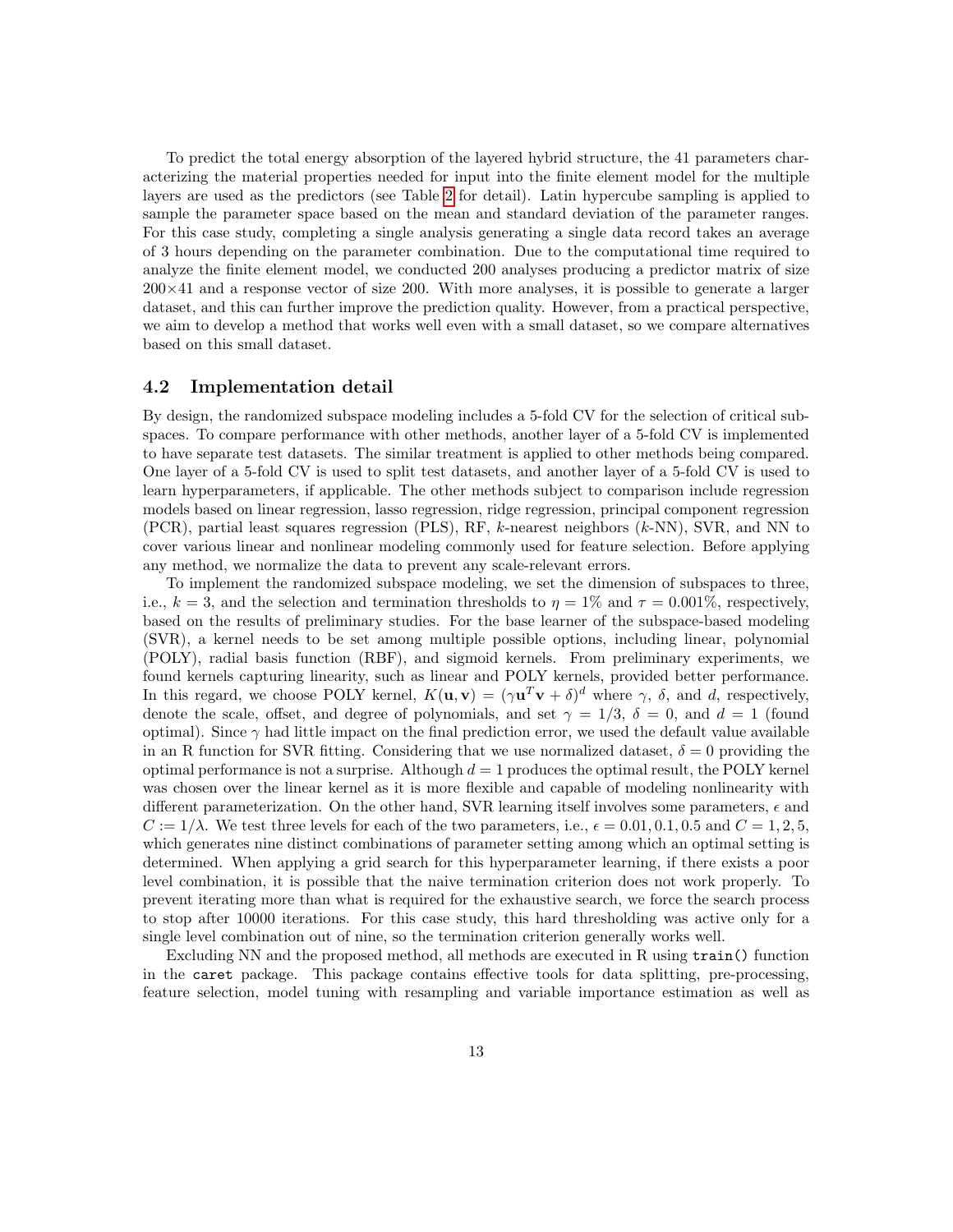<span id="page-13-0"></span>Table 2: Variables for modeling damage tolerance of a hybrid metal structure (the Resin in this table is "Resin (M1002 with M2046 Hardener)") [\[13\]](#page-19-14)

 $\overline{\phantom{a}}$ 

| Variable                      | Corresponding parameter                                                                                                        |
|-------------------------------|--------------------------------------------------------------------------------------------------------------------------------|
| $x_1(\sigma_y)$               | Yield Stress of Al-5456                                                                                                        |
| $x_2(n)$                      | Strain Hardening Exponent of Al-5456                                                                                           |
| $x_3(\sigma_{ss})$            | Nominal Stress First/Second Direction of Resin between Laminate plies                                                          |
| $x_4(E_{Al})$                 | Young's Modulus of Al-5456                                                                                                     |
| $x_5(P)$                      | Power Term in Shear Hardening Equation for Laminates                                                                           |
| $x_6$ $(\sigma_{nn})$         | Nominal Stress Normal-only Mode of Resin between Laminate plies                                                                |
| $x_7(X_{7781})$               | Tensile strength of the Laminae Reinforced with Hexcel 7781                                                                    |
| $x_8(G_{1200})$               | Intralaminar Fracture Toughness of Laminae Reinforced with EBX 1200                                                            |
| $x_9$ $(\epsilon_{max}^{pl})$ | Maximum Shear Plastic Strain for Laminates                                                                                     |
| $x_{10}$ $(G_{II})$           | Shear Mode Fracture Energy First/Second Direction of Resin between Laminate plies                                              |
| $x_{11} (\alpha_{12})$        | Shear Damage Parameter for Laminates                                                                                           |
| $x_{12}$ $(E_{1800})$         | Young's Modulus of Laminae Reinforced with ELT 1800                                                                            |
| $x_{13} (G_I)$                | Normal Mode Fracture Energy of Resin between Laminate plies                                                                    |
| $x_{14}$ $(X_{7500})$         | Tensile strength of the Laminae Reinforced with Hexcel 7500                                                                    |
| $x_{15}(\sigma_{nni})$        | Nominal Stress Normal-only Mode of Resin between metal/composite interface                                                     |
| $x_{16}(v_{Al})$              | Poisson's Ratio of Al-5456                                                                                                     |
| $x_{17}$ $(E_{7500})$         | Young's Modulus of Laminae Reinforced with Hexcel 7500                                                                         |
| $x_{18} (\sigma_{ssi})$       | Nominal Stress First/Second Direction of Resin between metal/composite interface                                               |
| $x_{19} (X_{1800})$           | Tensile strength of the Laminae Reinforced with ELT 1800                                                                       |
| $x_{20} (B - K_i)$            | Mixed Mode Behavior for Benzeggagh-Kenane of Resin                                                                             |
|                               | between metal/composite interface                                                                                              |
| $x_{21}$ $(E_{1200})$         | Young's Modulus of Laminae Reinforced with EBX 1200                                                                            |
| $x_{22}$ $(G_{1800})$         | Intralaminar Fracture Toughness of Laminae Reinforced with ELT 1800                                                            |
| $x_{23}(\tilde{\sigma}_y)$    | Effective Shear Yield Stress for Laminates                                                                                     |
| $x_{24} (X_{12})$             | Shear Strength of Resin for all Lamina                                                                                         |
| $x_{25} (B)$                  | Strength Coefficient of Al-5456                                                                                                |
| $x_{26}$ $(v_{7500})$         | Poisson Ratio of Laminae Reinforced with Hexcel 7500                                                                           |
| $x_{27}$ $(X_{1200})$         | Tensile strength of the Laminae Reinforced with EBX 1200                                                                       |
| $x_{28} (v_{1200})$           | Poisson Ratio of Laminae Reinforced with EBX 1200                                                                              |
| $x_{29} (v_{1800})$           | Poisson Ratio of Laminae Reinforced with ELT 1800                                                                              |
| $x_{30}$ $(G_{7500})$         | Intralaminar Fracture Toughness of Laminae Reinforced with Hexcel 7500                                                         |
| $x_{31} (E_{7781})$           | Young's Modulus of Laminae Reinforced with Hexcel 7781                                                                         |
| $x_{32} (v_{7781})$           | Poisson Ratio of Laminae Reinforced with Hexcel 7781                                                                           |
| $x_{33}$ $(G_{7781})$         | Intralaminar Fracture Toughness of Laminae Reinforced with Hexcel 7781                                                         |
| $x_{34}$ $(G_{12})$           | Shear Modulus of Laminate for Laminates                                                                                        |
| $x_{35} (d_{12}^{max})$       | Maximum Shear Damage for Laminates                                                                                             |
| $x_{36}$ (C)                  | Coefficient in Shear Hardening Equation for Laminates                                                                          |
| $x_{37} (E_{nn})$             | Elastic Modulus of Resin between Laminate plies                                                                                |
| $x_{38} (B - K)$              | Mixed Mode Behavior for Benzeggagh-Kenane of Resin between Laminate plies                                                      |
| $x_{39} (E_{nni})$            | Elastic Modulus of Resin between metal/composite interface                                                                     |
| $x_{40} (G_{Ii})$             | Normal Mode Fracture Energy of Resin between metal/composite interface<br>Shear Mode Fracture Energy First/Second Direction of |
| $x_{41} (G_{II})$             |                                                                                                                                |
|                               | Resin between metal/composite interface                                                                                        |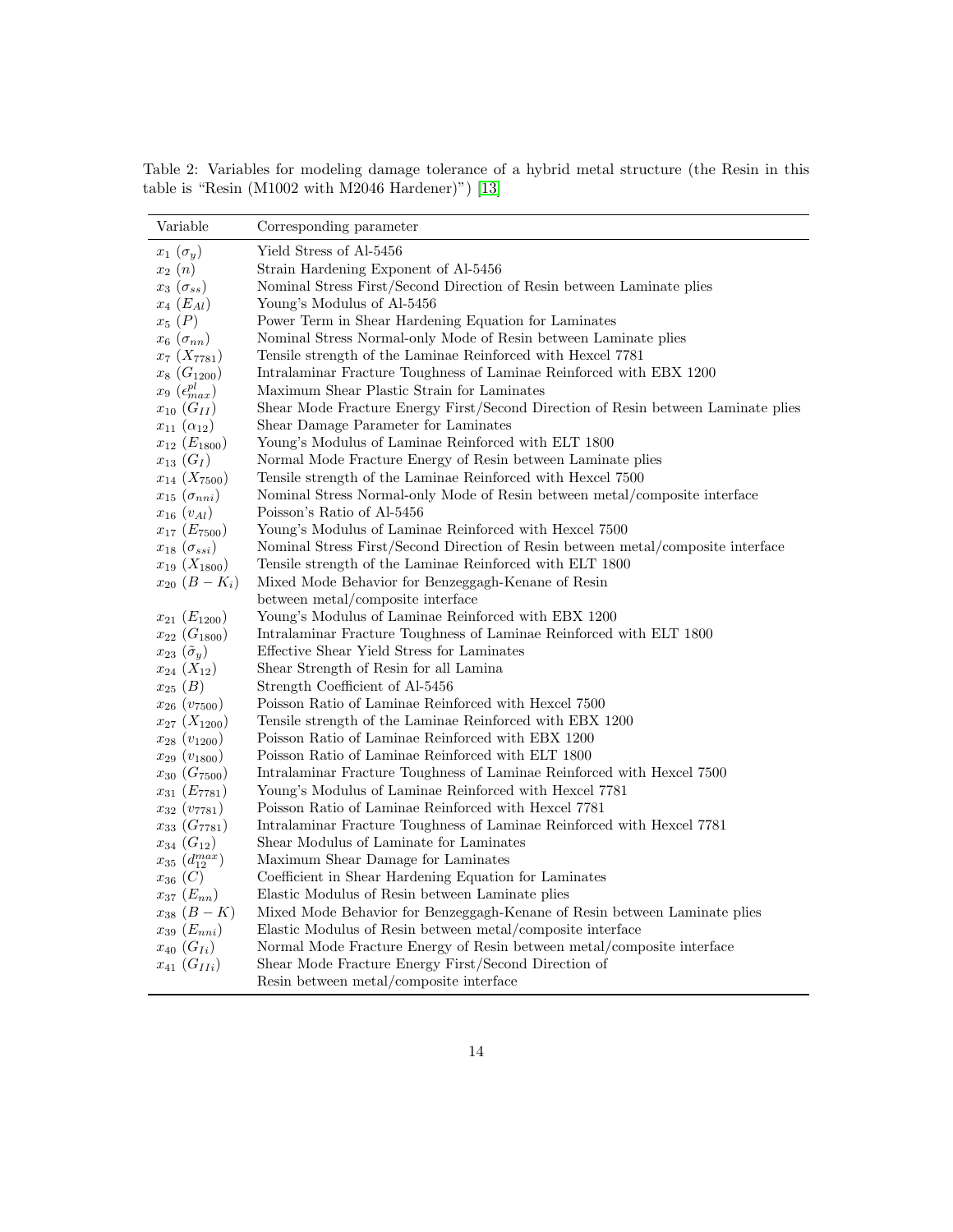other functionality  $[6]$ . Chen et al.  $[6]$  showed RF method with varImp() was an efficient tool for calculating variable importance, so we use the same function to measure variable importance for other methods. On the other hand, NN is implemented in Python using "keras" package. To make the result comparable to the existing variable selection methods based on NN [\[21,](#page-20-14) [17\]](#page-20-1), we test over multiple NN structures, one or two hidden layer(s), and three activation functions of linear, sigmoid, and ReLU. We also evaluate various hyperparameter options including the numbers of neurons, batch size, and epochs. With all this variation, we pick an NN model with the lowest prediction error for the result comparison. For NN, variable importance is determined by the CWA used in Olden et al. [\[21\]](#page-20-14). Since all the methods but the randomized subspace modeling calculate variable importance rather than picking important variables, for these methods, we extract the first twenty important variables (based on the importance score) from each of the five-fold learning and find the common variables from the list of all selected variables to report critical individual variables.

### <span id="page-14-1"></span>4.3 Comparison results

The optimal hyperparameter values of the proposed method vary a little with each model learning set (five of such). Table [3](#page-14-0) shows the optimal values selected based on the two GCV criterion suggested in Section [3.3.](#page-7-2) From the table, it is shown, in general,  $\epsilon = 0.01$  and  $C = 5$  are found optimal.

|                |      | Learn/test 1 Learn/test 2 Learn/test 3 Learn/test 4 Learn/test 5 |      |      |          |
|----------------|------|------------------------------------------------------------------|------|------|----------|
| A1             | 0.01 | 0.01                                                             | 0.01 | 0.01 | 0.01     |
| A <sub>2</sub> | 0.1  | 0.01                                                             | 0.01 | 0.01 | $0.01\,$ |

<span id="page-14-0"></span>Table 3: Optimal parameters selected for each of the five model learning/test data split

The optimal models based on the result in Table [3](#page-14-0) are compared with other alternatives as shown in Table [4.](#page-15-0) It is noticed that, in general, linear models perform better than nonlinear models for the material damage tolerance prediction. This applies to both the average and standard deviation of the prediction errors. Among the linear methods, partial least squares regression produces the lowest average prediction error while the regularized methods (lasso and ridge) show comparably decent performance. Although linear regression has the smallest variance of the estimator, its average prediction error is relatively higher than the other methods. For nonlinear methods, only SVM with a polynomial kernel and NN provide an average RMSE comparable to that of the linear counterpart. The two methods also show a similar level of the robustness of the estimator (through standard deviation). The proposed randomized subspace modeling achieves the best performance among all the methods. The model based on A1 GCV criterion is comparable to the best linear methods, and the model based on A2 outperforms all other methods with respect to the average and standard deviation of the RMSE's. This indicates that the proposed methods provide a model that is not only more accurate but also more robust and stable while reducing uncertainty.

Although A1 applies the exact calculation of the GCV criterion, it is still based on the assumption of a squared loss function. As such, A1 is also an approximation of the exact GCV criterion.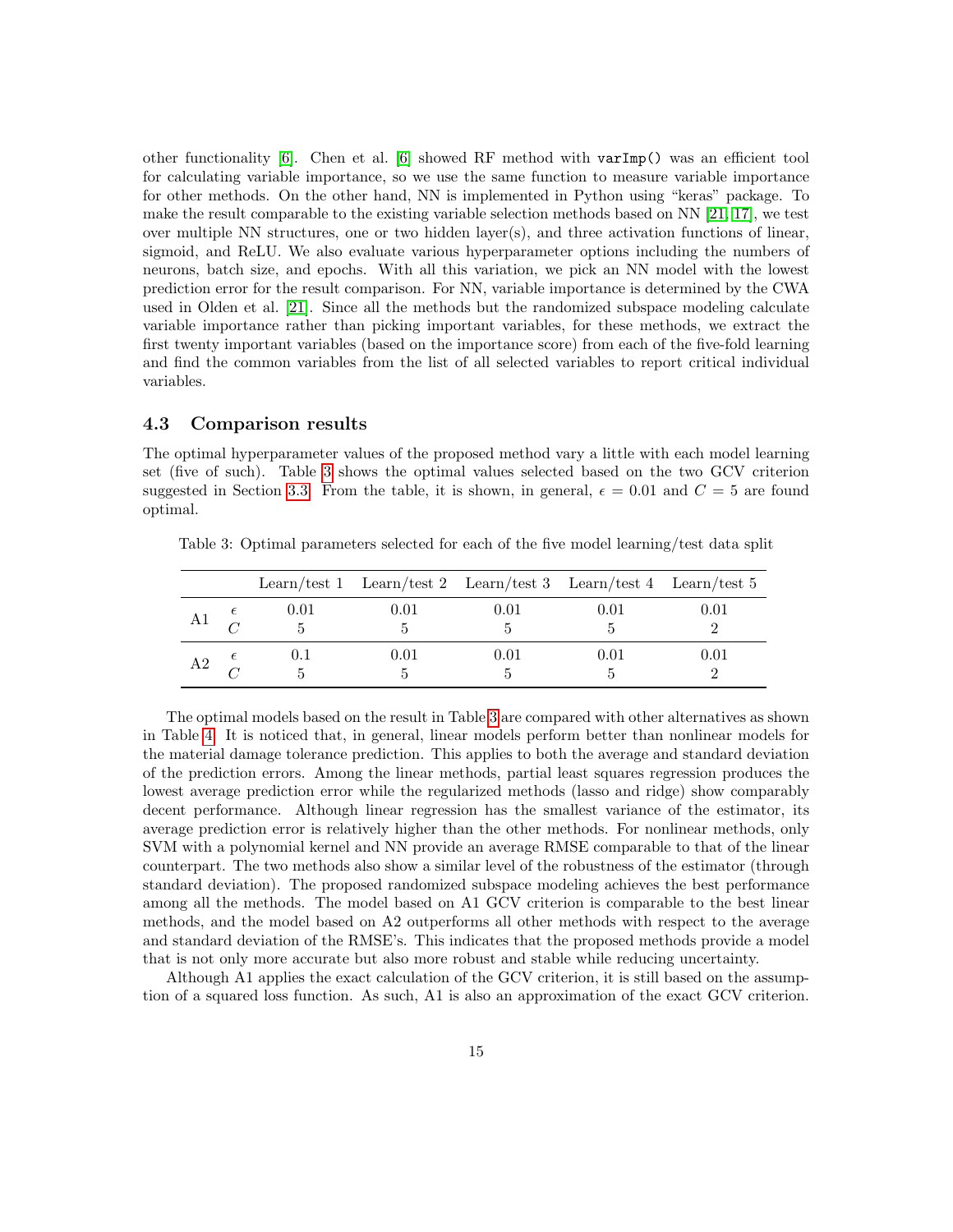| Method                           | Average | Standard deviation |
|----------------------------------|---------|--------------------|
| Linear regression                | 12.61   | 1.05               |
| Lasso regression                 | 12.02   | 1.45               |
| Ridge regression                 | 11.98   | 1.20               |
| Principal component regression   | 12.21   | 1.64               |
| Partial least squares regression | 11.89   | 1.15               |
| Random forest                    | 14.70   | 3.00               |
| $k$ -nearest neighbors           | 15.27   | 3.51               |
| SVM (RBF)                        | 17.49   | 3.77               |
| SVM (POLY)                       | 12.01   | 1.20               |
| Neural network                   | 12.45   | 1.13               |
| Subspace-SVM (A1)                | 11.99   | 1.12               |
| Subspace-SVM (A2)                | 11.64   | 0.94               |

<span id="page-15-0"></span>Table 4: Comparison of the average and standard deviation of RMSE's from 5-fold evaluation

Since  $\epsilon$ -insensitive loss function used in Eq. [\(7\)](#page-7-0) penalizes errors out of the  $\epsilon$ -tube proportionally to the distance from the tube, the exact calculation for a squared loss function that more harshly penalizes larger errors may not guarantee the optimal performance. In A2, simplifying the hat matrix, i.e., dropping the recursive term of  $(I - \sum_{l=0}^{j-1} S_l)$ , can avoid dependency on other  $S_j$ 's, so that it can reduce the variance of the estimator preventing potential overfitting and hence producing better results. In addition, from the computational perspective, A2 does not require storing and adding all the previous  $S_j$ 's but just requires calculating the trace of  $S'_j$  for each subspace model estimation, so it is computationally more efficient than A1.

By construction, the randomized subspace model extracts critical subspaces. However, none of the other methods has this capability. To assess the variable selection capability of the randomized subspace method, we instead compare which individual variables are selected as an important predictor. As illustrated in Fig. [3,](#page-16-0) we select common variables included in all five sets of critical subspaces from the 5-fold evaluation. For all other methods, we first find a set of important individual variables from each of the 5-fold evaluation and select the common variables from the sets for the consistency of the evaluation procedure.

The result of important individual variable selection is shown in Table [5.](#page-16-1) In the table, certain variables are identified as important variables by all methods while some are selected by only a few methods. For illustration purpose, we exclude all other variables that are not selected by any of the methods. According to the variable selection result, PCR and NN missed a variable  $(x_8)$  and  $x_3$ , respectively) that is chosen by all others. On the other hand, our method captures all variables that are found important by all the other methods, such as  $x_1$ ,  $x_2$ ,  $x_4$  and  $x_7$  as well as  $x_8$  and  $x_3$ . Variables identified by the majority of the other methods (e.g.,  $x_5$  and  $x_{12}$ ) are marked as important in our method. Certain variables rarely identified by the others (e.g.,  $x_9$  and  $x_{11}$ ) are not included in the set of important variables for our method. In a few cases, our method selects a variable not chosen by the majority (such as  $x_6$  and  $x_{10}$ ) and does not select a variable voted by the majority  $(x_{13} \text{ and } x_{14})$ . Note here that, however, according to Table [4,](#page-15-0) the prediction quality of RF, k-NN, and SVM with an RBF kernel are not quite acceptable. By excluding the variable selection results from these methods, our method is, in fact, capable of determining important and unimportant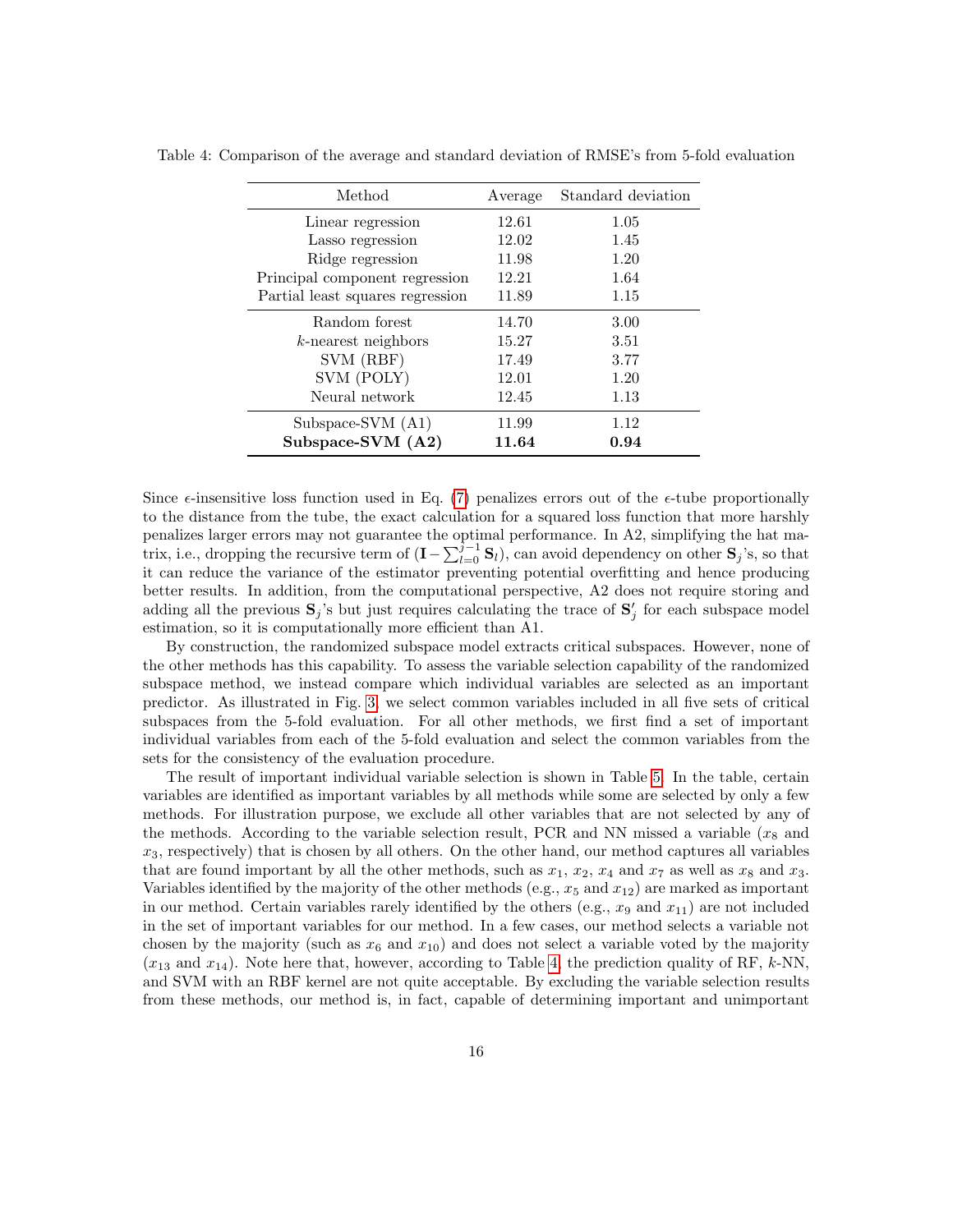<span id="page-16-0"></span>

Figure 3: Selection procedure of important individual variables

<span id="page-16-1"></span>

| Method     | $x_1$        | $x_2$ | $x_3$ | $x_4$ | $x_5$ | $x_6$   | $x_7$ | $x_8$ | $x_9$ | $x_{10}$ | $x_{11}$ | $x_{12}$ | $x_{13}$ | $x_{14}$ | $x_{15}$ | $x_{16}$ | $x_{17}$ | $x_{18}$ |
|------------|--------------|-------|-------|-------|-------|---------|-------|-------|-------|----------|----------|----------|----------|----------|----------|----------|----------|----------|
| Linear     |              |       |       |       |       |         |       |       |       |          |          |          |          |          |          |          |          |          |
| Lasso      | $\sqrt{ }$   |       |       |       |       | √       |       |       |       |          |          |          |          |          |          |          |          |          |
| Ridge      |              |       |       |       |       |         |       |       |       |          |          |          |          |          |          |          |          |          |
| <b>PCR</b> |              |       |       |       |       |         | v     |       |       |          |          |          |          |          |          |          |          |          |
| <b>PLS</b> |              |       |       |       |       |         |       |       |       |          |          |          |          |          |          |          |          |          |
| RF         |              |       |       |       |       |         |       |       |       |          |          |          |          |          |          |          |          |          |
| $k$ -NN    |              |       |       |       |       |         |       |       |       |          |          |          |          |          |          |          |          |          |
| SVM (RBF)  | ✓            |       |       |       |       |         |       |       |       |          |          |          |          |          |          |          |          |          |
| SVM(POLY)  | ✓            |       |       |       |       |         |       |       |       |          |          |          |          |          |          |          |          |          |
| NN         | $\checkmark$ |       |       |       |       |         |       |       |       |          |          |          |          |          |          |          |          |          |
| Our method | $\checkmark$ |       |       |       |       | $\cdot$ |       |       |       |          |          |          |          |          |          |          |          |          |

Table 5: Important variables selected by all alternatives

variables of which result well aligns with the results of the remaining methods. In summary, this comparison result demonstrates that our method effectively extracts important variables.

Besides the popular machine learning methods, we also compare our variable selection result with that of the elementary effects method [\[13\]](#page-19-14) in Table [6.](#page-17-0) The result of the elementary effects method was derived from a dataset generated by one-factor-at-a-time approach, and the method did not extract common variables from 5-fold CV and did not record the top 20 important variables (instead,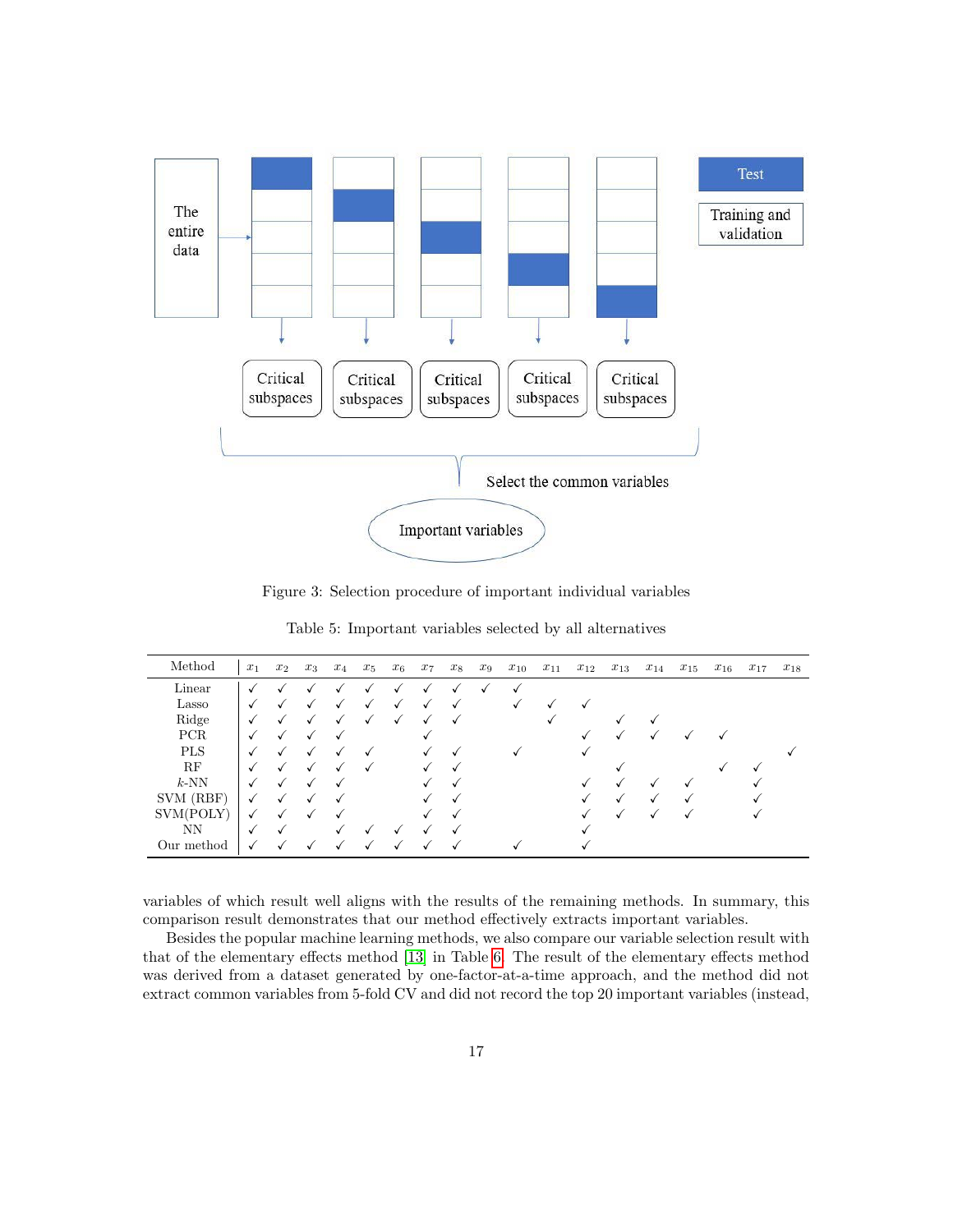reported the top 10 important variables). Albeit this is not a valid methodology comparison as there are other aforementioned factors affecting the variable selection, we aim to compare our finding to the existing variable selection for this specific problem. In Table [6,](#page-17-0) there are four common variables selected by our method and the elementary effects method. The elementary effects method does not mark some variables found important by the majority of the machine learning-based methods, including  $x_2, x_3, x_7$ , and  $x_8$ , and it identifies some variables that are never selected by others, such as  $x_{24}$ ,  $x_{31}$ ,  $x_{33}$ , and  $x_{41}$ . Without knowing the true importance of the variables, we cannot draw a solid conclusion, but our methods result well aligns with the result of other alternatives whereas the existing selection from the elementary effects method is a bit far from the majority vote. Our method adds  $x_2, x_3, x_5, x_6, x_7$ , and  $x_8$  as important variables and drops  $x_{11}, x_{17}, x_{24}, x_{31}, x_{33}$ , and  $x_{41}$  to and from the existing variable selection.

Table 6: Important variables selected by elementary effects method and our method

<span id="page-17-0"></span>

| Method                                       | $x_1$           |  |  |  |  |  |  | $x_1$ $x_2$ $x_3$ $x_4$ $x_5$ $x_6$ $x_7$ $x_8$ $x_9$ $x_{10}$ $x_{11}$ $x_{12}$ $x_{17}$ $x_{24}$ $x_{31}$ $x_{33}$ |  | $x_{41}$ |
|----------------------------------------------|-----------------|--|--|--|--|--|--|----------------------------------------------------------------------------------------------------------------------|--|----------|
| Elementary effects method $\vert \checkmark$ |                 |  |  |  |  |  |  |                                                                                                                      |  |          |
| Our method                                   | v v v v v v v v |  |  |  |  |  |  |                                                                                                                      |  |          |

### 4.4 Critical Subspace Analysis

One of the major novelty of the randomized subspace modeling is the capability of extracting critical subspaces, equivalently, identifying important physical variables and important interactions among the variables. In Section [4.3,](#page-14-1) the comparison result demonstrates the quality of the important variable selection of the proposed method. Note here that the result of the important (individual) variable selection was derived from critical subspaces identified in each of model learning/testing data splits. This ensures the quality of the critical subspace selection to some extent.

To determine critical subspaces for the given dataset, we apply the randomized subspace modeling to the entire data, i.e., using all 200 observations, without any data split to learn the model. The final model is constructed by 8 distinct critical subspaces, as shown in Table [7.](#page-18-1) We observe that these subspaces contain most of the important individual variables found by our method in Table [5,](#page-16-1) except  $x_5$ ,  $x_6$ , and  $x_{12}$ , while each subspace includes at least one or two important individual variable(s). Assuming that an interaction formed by individually important variables is more significant than an interaction between others, we can at least conclude that the interactions between  $x_2$  and  $x_4$ , between  $x_4$  and  $x_{10}$ , and between  $x_8$  and  $x_{10}$  are significant.

There are some variables that are not identified as important individual variables but included in the critical subspaces. These variables by themselves may not have significant impact on the damage tolerance, but their interactions with others could influence the response. Still, in its current form, we cannot validate if any combination between all variables in a subspace is significant. We will investigate this aspect as one of future study. For a reference, if only one variable is added to the model at a time  $(k = 1)$ , the prediction error is 12.28 with the standard error of 0.84. By ignoring the interactions formed by multiple variables, the prediction capability becomes weaker. This supports, at least to the minimum extent, that some of the interactions we modeled through subspaces improve the prediction, and hence they are considered significant.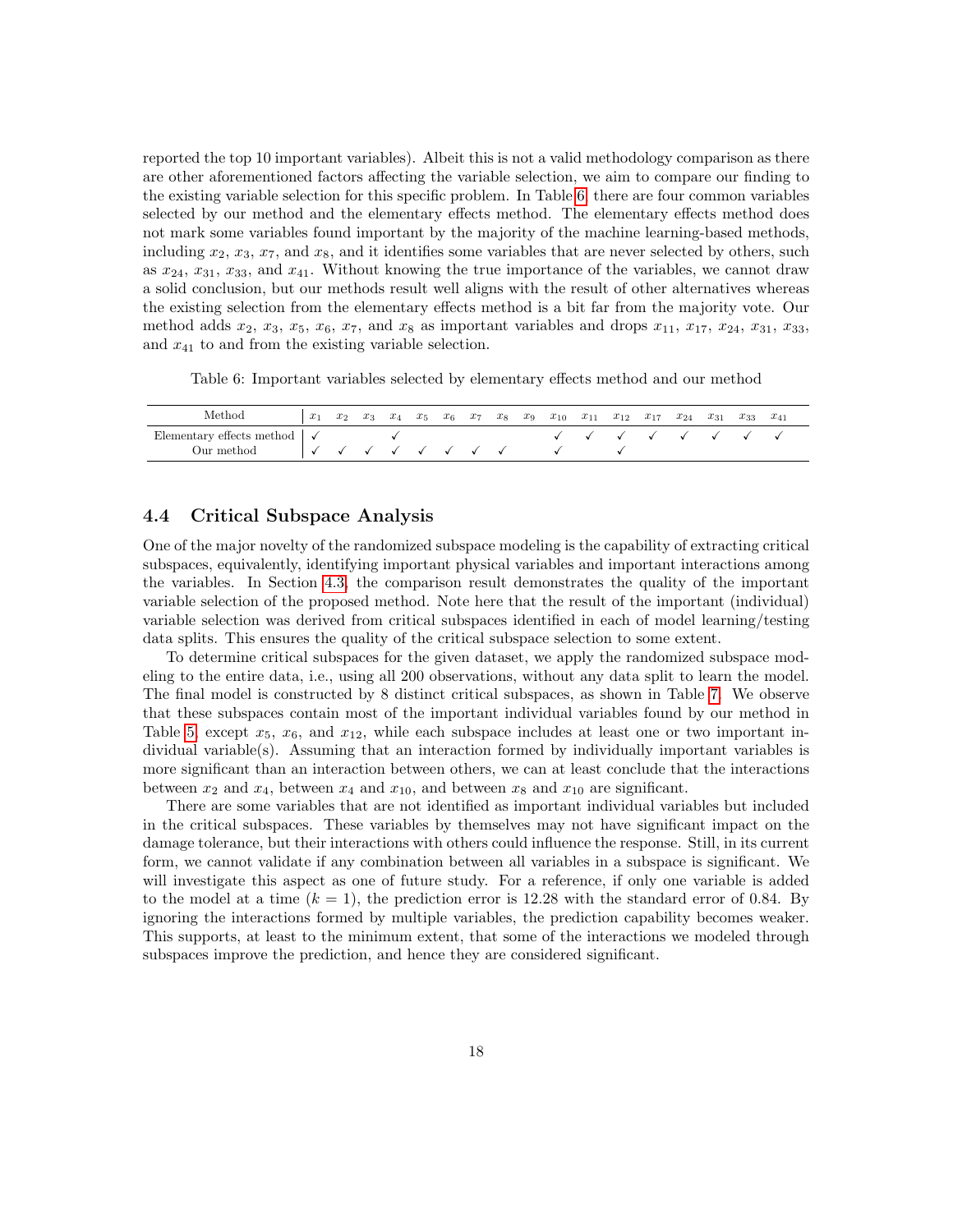<span id="page-18-1"></span>

|                         | Critical subspace Important individual variables |
|-------------------------|--------------------------------------------------|
| $x_{19}, x_{7}, x_{20}$ | $x_7$                                            |
| $x_3, x_{15}, x_{21}$   | $x_3$                                            |
| $x_{22}, x_1, x_{16}$   | $x_1$                                            |
| $x_{23}, x_4, x_{22}$   | $x_4$                                            |
| $x_{15}, x_4, x_{10}$   | $x_4, x_{10}$                                    |
| $x_{24}, x_3, x_{25}$   | $x_3$                                            |
| $x_4, x_{17}, x_2$      | $x_4, x_2$                                       |
| $x_8, x_{10}, x_{26}$   | $x_8, x_{10}$                                    |

Table 7: Critical subspace selected by our method

# <span id="page-18-0"></span>5 Conclusion

In this paper, we propose the randomized subspace modeling to alleviate challenges in analyzing high-dimensional datasets and provide valuable insight about an underlying system by identifying important physical variables and interactions. The proposed method leverages an ensemble of multiple models derived from critical subspaces, reduced-dimensional physical spaces. The critical subspaces are generated by a randomized search and evaluated by a cross-validated selection criterion. With this structure, the proposed method shows its superiority over other alternatives in modeling a regression problem and identifying important variables. Specifically, for a high-dimensional analysis of hybrid material's damage tolerance, we can draw the following conclusions:

- 1. Compared to the models commonly used in the literature of variable selection (e.g., RF, NN, and Lasso), our method produces the lowest prediction error for this high dimensional, complex problem, demonstrating that our method is competitive for predicting high-dimensional datasets. In addition, the lowest standard error shows that our method produces robust prediction.
- 2. The result of our method's important variable selection well aligns with the majority of other alternatives, verifying our method's variable selection capability. More importantly, our method identifies critical subspaces capturing not only important physical variables but also significant interactions, which is beneficial to experimental designs for broad engineering problems.

In the future, we plan to improve the randomized search process. This includes a weighted randomized search leveraging variable importance priors obtained from domain knowledge and a multi-step search process that first learns the rankings of variable importance and searches subspaces based on the rankings. Improving the randomized search can avoid adding insignificant variables as a part of the final subspace selection. However, the inherent randomness can still involve an insignificant variable in a subspace. As such, we will also study how to identify and drop insignificant variables from the chosen subspaces.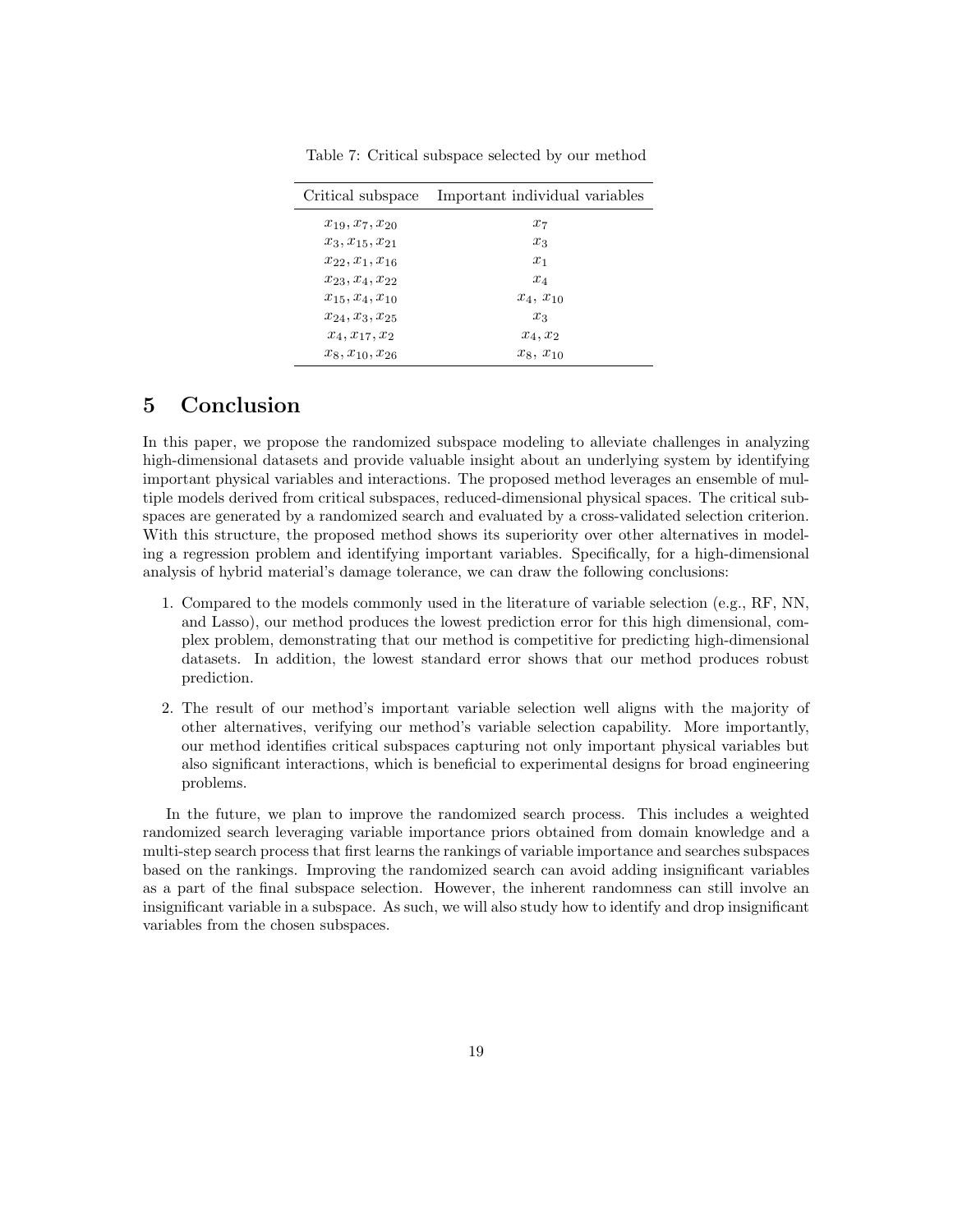# References

- <span id="page-19-10"></span>[1] Alex Alexandridis, Panagiotis Patrinos, Haralambos Sarimveis, and George Tsekouras. A twostage evolutionary algorithm for variable selection in the development of rbf neural network models. Chemometrics and Intelligent Laboratory Systems, 75(2):149–162, 2005.
- <span id="page-19-13"></span>[2] Mariette Awad and Rahul Khanna. Support vector regression. In Efficient Learning Machines, pages 67–80. Springer, 2015.
- <span id="page-19-9"></span>[3] Roberto Battiti. Using mutual information for selecting features in supervised neural net learning. IEEE Transactions on Neural Networks, 5(4):537–550, 1994.
- <span id="page-19-6"></span>[4] Anna C Belkina, Christopher O Ciccolella, Rina Anno, Richard Halpert, Josef Spidlen, and Jennifer E Snyder-Cappione. Automated optimized parameters for t-distributed stochastic neighbor embedding improve visualization and analysis of large datasets. Nature Communications,  $10(1):1-12$ ,  $2019$ .
- <span id="page-19-8"></span>[5] Girish Chandrashekar and Ferat Sahin. A survey on feature selection methods. Computers  $\mathcal{C}$ Electrical Engineering, 40(1):16–28, 2014.
- <span id="page-19-11"></span>[6] Rung-Ching Chen, Christine Dewi, Su-Wen Huang, and Rezzy Eko Caraka. Selecting critical features for data classification based on machine learning methods. Journal of Big Data, 7(1): 1–26, 2020.
- <span id="page-19-4"></span>[7] Sang Wook Choi, Changkyu Lee, Jong-Min Lee, Jin Hyun Park, and In-Beum Lee. Fault detection and identification of nonlinear processes based on kernel pca. Chemometrics and Intelligent Laboratory Systems, 75(1):55–67, 2005.
- <span id="page-19-0"></span>[8] Simon Fong, Yan Zhuang, Rui Tang, Xin-She Yang, and Suash Deb. Selecting optimal feature set in high-dimensional data by swarm search. Journal of Applied Mathematics, 2013, 2013.
- <span id="page-19-1"></span>[9] Keinosuke Fukunaga. Introduction to Statistical Pattern Recognition. Elsevier, 2013.
- <span id="page-19-7"></span>[10] Andrej Gisbrecht, Alexander Schulz, and Barbara Hammer. Parametric nonlinear dimensionality reduction using kernel t-sne. Neurocomputing, 147:71–82, 2015.
- <span id="page-19-12"></span>[11] Baptiste Gregorutti, Bertrand Michel, and Philippe Saint-Pierre. Correlation and variable importance in random forests. Statistics and Computing, 27(3):659–678, 2017.
- <span id="page-19-2"></span>[12] Trevor Hastie, Robert Tibshirani, and Jerome Friedman. The Elements of Statistical Learning: Data Mining, Inference, and Prediction. Springer Science & Business Media, 2009.
- <span id="page-19-14"></span>[13] Bozhi Heng and Stephanie C TerMaath. Prediction of damage tolerance in metallic structure repaired with a co-cured composite patch. In 2018 AIAA/ASCE/AHS/ASC Structures, Structural Dynamics, and Materials Conference, page 0225, 2018.
- <span id="page-19-5"></span>[14] Geoffrey E Hinton and Ruslan R Salakhutdinov. Reducing the dimensionality of data with neural networks. Science, 313(5786):504–507, 2006.
- <span id="page-19-3"></span>[15] John A Lee and Michel Verleysen. Nonlinear Dimensionality Reduction. Springer Science & Business Media, 2007.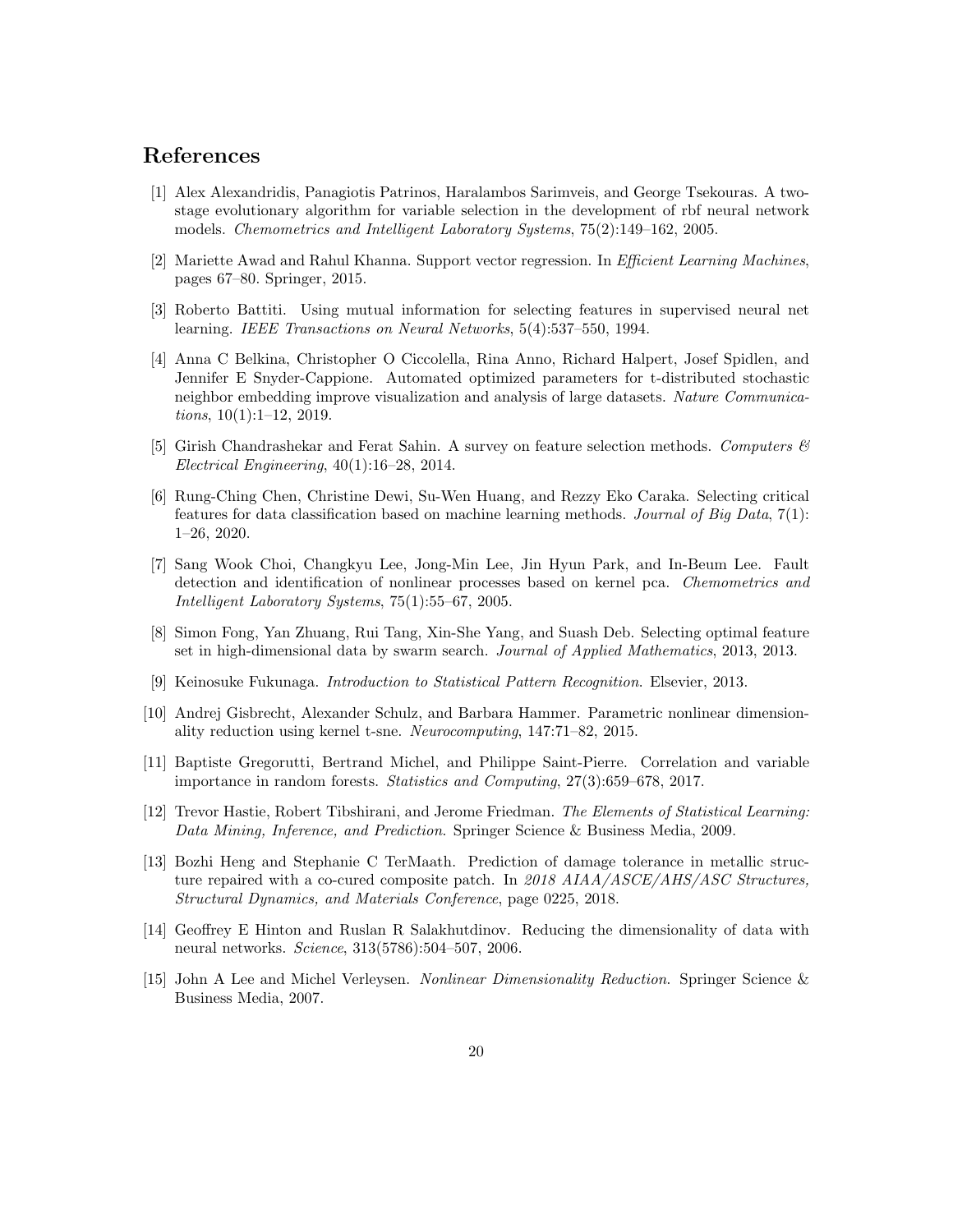- <span id="page-20-3"></span>[16] Yingzhu Li, Xunpeng Shi, and Lixia Yao. Evaluating energy security of resource-poor economies: A modified principle component analysis approach. Energy Economics, 58:211– 221, 2016.
- <span id="page-20-1"></span>[17] Jeremiah Zhe Liu. Variable selection with rigorous uncertainty quantification using bayesian deep neural networks. In Bayesian Deep Learning Workshop at NeurIPS, 2019.
- <span id="page-20-9"></span>[18] Thomas Marill and D Green. On the effectiveness of receptors in recognition systems. IEEE Transactions on Information Theory, 9(1):11–17, 1963.
- <span id="page-20-8"></span>[19] Leland McInnes, John Healy, and James Melville. Umap: Uniform manifold approximation and projection for dimension reduction.  $arXiv$  preprint  $arXiv:1802.03426$ , 2018.
- <span id="page-20-13"></span>[20] Piyushkumar A Mundra and Jagath C Rajapakse. Svm-rfe with mrmr filter for gene selection. IEEE Transactions on Nanobioscience, 9(1):31–37, 2009.
- <span id="page-20-14"></span>[21] Julian D Olden, Michael K Joy, and Russell G Death. An accurate comparison of methods for quantifying variable importance in artificial neural networks using simulated data. Ecological Modelling, 178(3-4):389–397, 2004.
- <span id="page-20-2"></span>[22] Karl Pearson. Liii. on lines and planes of closest fit to systems of points in space. The London, Edinburgh, and Dublin Philosophical Magazine and Journal of Science, 2(11):559–572, 1901.
- <span id="page-20-12"></span>[23] Hanchuan Peng, Fuhui Long, and Chris Ding. Feature selection based on mutual information criteria of max-dependency, max-relevance, and min-redundancy. IEEE Transactions on Pattern Analysis and Machine Intelligence, 27(8):1226–1238, 2005.
- <span id="page-20-10"></span>[24] Pavel Pudil, Jana Novovičová, and Josef Kittler. Floating search methods in feature selection. Pattern Recognition Letters, 15(11):1119–1125, 1994.
- <span id="page-20-0"></span>[25] G Thippa Reddy, M Praveen Kumar Reddy, Kuruva Lakshmanna, Rajesh Kaluri, Dharmendra Singh Rajput, Gautam Srivastava, and Thar Baker. Analysis of dimensionality reduction techniques on big data. IEEE Access, 8:54776–54788, 2020.
- <span id="page-20-5"></span>[26] Nasir Saeed, Haewoon Nam, Tareq Y Al-Naffouri, and Mohamed-Slim Alouini. A state-of-theart survey on multidimensional scaling-based localization techniques. IEEE Communications Surveys & Tutorials, 21(4):3565–3583, 2019.
- <span id="page-20-4"></span>[27] Fadi Salo, Ali Bou Nassif, and Aleksander Essex. Dimensionality reduction with ig-pca and ensemble classifier for network intrusion detection. Computer Networks, 148:164–175, 2019.
- <span id="page-20-6"></span>[28] Lawrence K Saul, Kilian Q Weinberger, Fei Sha, Jihun Ham, and Daniel D Lee. Spectral methods for dimensionality reduction. Semi-supervised Learning, 3, 2006.
- <span id="page-20-7"></span>[29] Bernhard Schölkopf, Alexander Smola, and Klaus-Robert Müller. Nonlinear component analysis as a kernel eigenvalue problem. Neural Computation, 10(5):1299–1319, 1998.
- <span id="page-20-11"></span>[30] Petr Somol, Pavel Pudil, Jana Novovičová, and Pavel Paclık. Adaptive floating search methods in feature selection. Pattern Recognition Letters, 20(11-13):1157–1163, 1999.